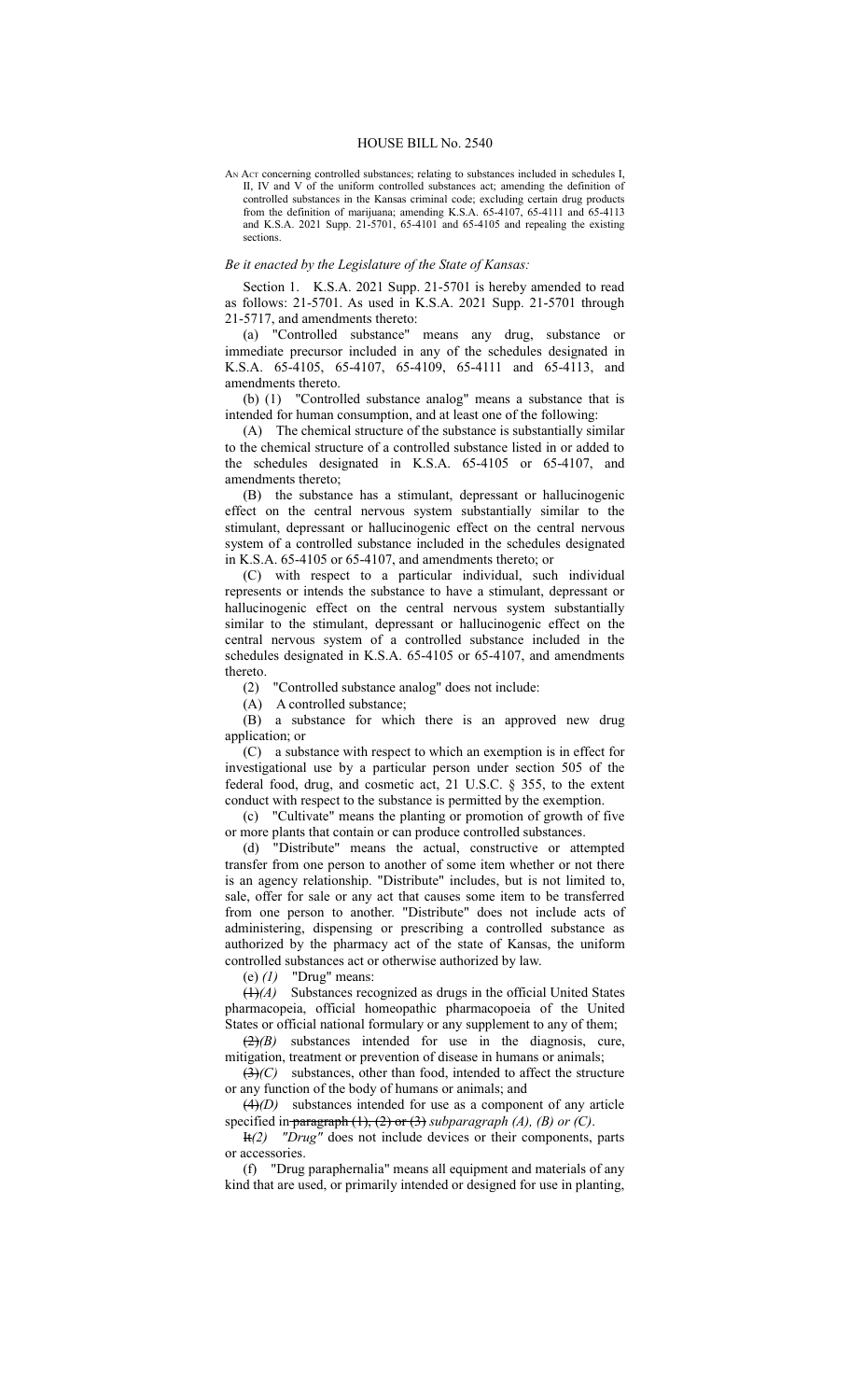propagating, cultivating, growing, harvesting, manufacturing, compounding, converting, producing, processing, preparing, testing, analyzing, packaging, repackaging, storing, containing, concealing, injecting, ingesting, inhaling or otherwise introducing into the human body a controlled substance and in violation of this act. "Drug paraphernalia" shall include, but is not limited to:

(1) Kits used or intended for use in planting, propagating, cultivating, growing or harvesting any species of plant that is a controlled substance or from which a controlled substance can be derived;

(2) kits used or intended for use in manufacturing, compounding, converting, producing, processing or preparing controlled substances;

(3) isomerization devices used or intended for use in increasing the potency of any species of plant that is a controlled substance;

(4) testing equipment used or intended for use in identifying or in analyzing the strength, effectiveness or purity of controlled substances;

(5) scales and balances used or intended for use in weighing or measuring controlled substances;

(6) diluents and adulterants, including, but not limited to, quinine hydrochloride, mannitol, mannite, dextrose and lactose that are used or intended for use in cutting controlled substances;

(7) separation gins and sifters used or intended for use in removing twigs and seeds from or otherwise cleaning or refining marijuana:

(8) blenders, bowls, containers, spoons and mixing devices used or intended for use in compounding controlled substances;

(9) capsules, balloons, envelopes, bags and other containers used or intended for use in packaging small quantities of controlled substances;

(10) containers and other objects used or intended for use in storing or concealing controlled substances;

(11) hypodermic syringes, needles and other objects used or intended for use in parenterally injecting controlled substances into the human body;

(12) objects used or primarily intended or designed for use in ingesting, inhaling or otherwise introducing marijuana, cocaine, hashish, hashish oil, phencyclidine (PCP), methamphetamine or amphetamine into the human body, such as:

(A) Metal, wooden, acrylic, glass, stone, plastic or ceramic pipes with or without screens, permanent screens, hashish heads or punctured metal bowls;

(B) water pipes, bongs or smoking pipes designed to draw smoke through water or another cooling device;

(C) carburetion pipes, glass or other heat resistant tubes or any other device used, intended to be used or designed to be used to cause vaporization of a controlled substance for inhalation;

(D) smoking and carburetion masks;

(E) roach clips, objects used to hold burning material, such as a marijuana cigarette, that has become too small or too short to be held in the hand;

(F) miniature cocaine spoons and cocaine vials;

(G) chamber smoking pipes;

(H) carburetor smoking pipes;

(I) electric smoking pipes;

(J) air-driven smoking pipes;

(K) chillums;

(L) bongs;

(M) ice pipes or chillers;

(N) any smoking pipe manufactured to disguise its intended purpose;

(O) wired cigarette papers; or

(P) cocaine freebase kits.

"Drug paraphernalia" shall not include any products, chemicals or materials described in K.S.A. 2021 Supp. 21-5709(a), and amendments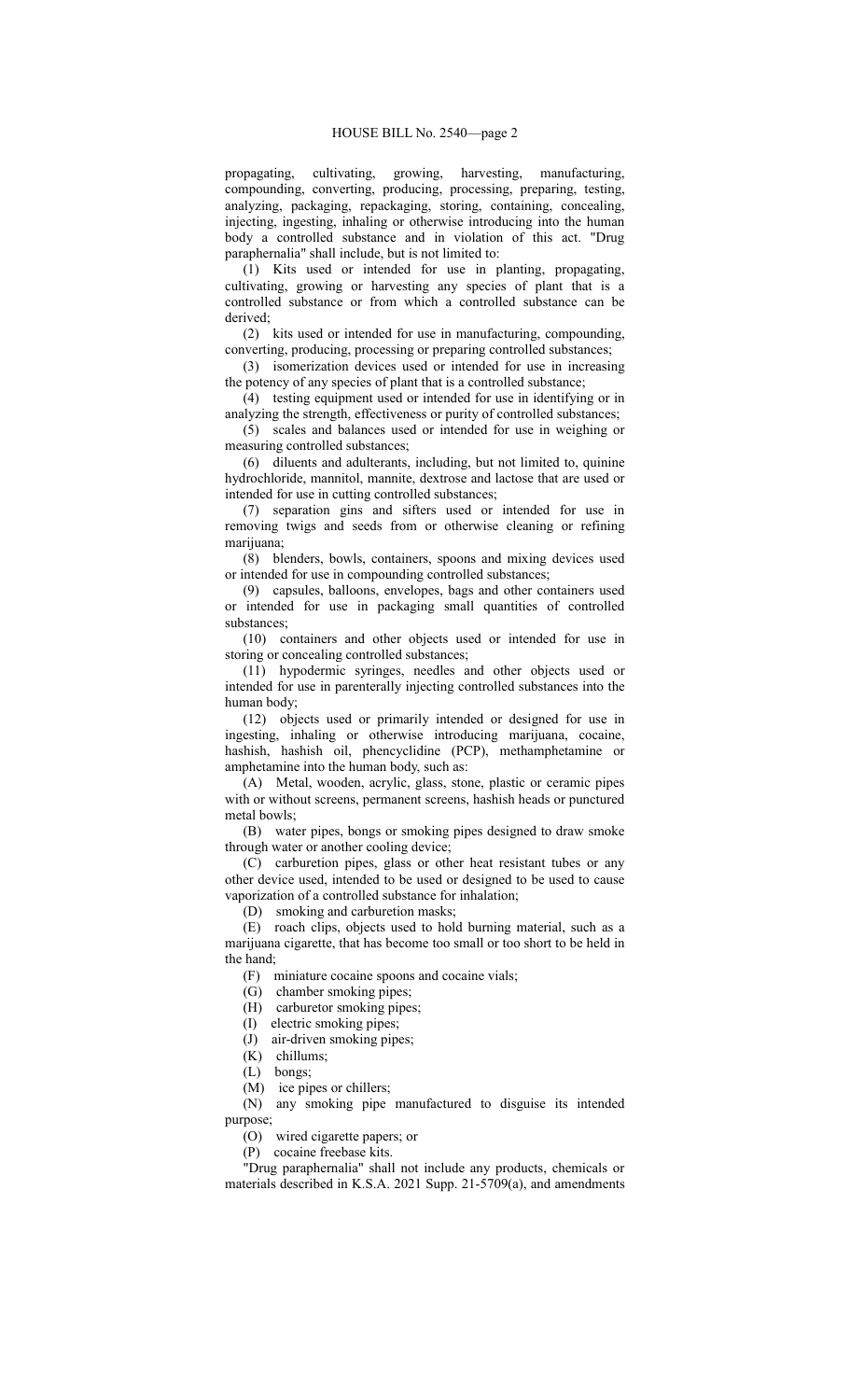thereto.

(g) "Immediate precursor" means a substance that the state board of pharmacy has found to be and by rules and regulations designates as being the principal compound commonly used or produced primarily for use and that is an immediate chemical intermediary used or likely to be used in the manufacture of a controlled substance, the control of which is necessary to prevent, curtail or limit manufacture.

(h) "Isomer" means all enantiomers and diastereomers.

(i) "Manufacture" means the production, preparation, propagation, compounding, conversion or processing of a controlled substance either directly or indirectly or by extraction from substances of natural origin or independently by means of chemical synthesis or by a combination of extraction and chemical synthesis. "Manufacture" does not include:

(1) The preparation or compounding of a controlled substance by an individual for the individual's own lawful use or the preparation, compounding, packaging or labeling of a controlled substance:

(A) By a practitioner or the practitioner's agent pursuant to a lawful order of a practitioner as an incident to the practitioner's administering or dispensing of a controlled substance in the course of the practitioner's professional practice; or

(B) by a practitioner or by the practitioner's authorized agent under such practitioner's supervision for the purpose of or as an incident to research, teaching or chemical analysis or by a pharmacist or medical care facility as an incident to dispensing of a controlled substance; or

(2) the addition of diluents or adulterants, including, but not limited to, quinine hydrochloride, mannitol, mannite, dextrose or lactose that are intended for use in cutting a controlled substance.

(j) "Marijuana" means all parts of all varieties of the plant Cannabis whether growing or not, the seeds thereof, the resin extracted from any part of the plant and every compound, manufacture, salt, derivative, mixture or preparation of the plant, its seeds or resin. "Marijuana" does not include:

(1) The mature stalks of the plant, fiber produced from the stalks, oil or cake made from the seeds of the plant, any other compound, manufacture, salt, derivative, mixture or preparation of the mature stalks, except the resin extracted therefrom, fiber, oil or cake or the sterilized seed of the plant that is incapable of germination;

(2) any substance listed in schedules II through V of the uniform controlled substances act;

(3) *drug products approved by the United States food and drug administration as of the effective date of this act;*

*(4)* cannabidiol (other trade name: 2-[(3-methyl-6-(1 methylethenyl)-2-cyclohexen-1-yl]-5-pentyl-1,3-benzenediol); or

(4)*(5)* industrial hemp as defined in K.S.A. 2021 Supp. 2-3901, and amendments thereto, when cultivated, produced, possessed or used for activities authorized by the commercial industrial hemp act.

(k) "Minor" means a person under 18 years of age.

(l) "Narcotic drug" means any of the following whether produced directly or indirectly by extraction from substances of vegetable origin or independently by means of chemical synthesis or by a combination of extraction and chemical synthesis:

(1) Opium and opiate and any salt, compound, derivative or preparation of opium or opiate;

(2) any salt, compound, isomer, derivative or preparation thereof that is chemically equivalent or identical with any of the substances referred to in paragraph (1) but not including the isoquinoline alkaloids of opium;

(3) opium poppy and poppy straw;

(4) coca leaves and any salt, compound, derivative or preparation of coca leaves and any salt, compound, isomer, derivative or preparation thereof that is chemically equivalent or identical with any of these substances, but not including decocainized coca leaves or extractions of coca leaves that do not contain cocaine or ecgonine.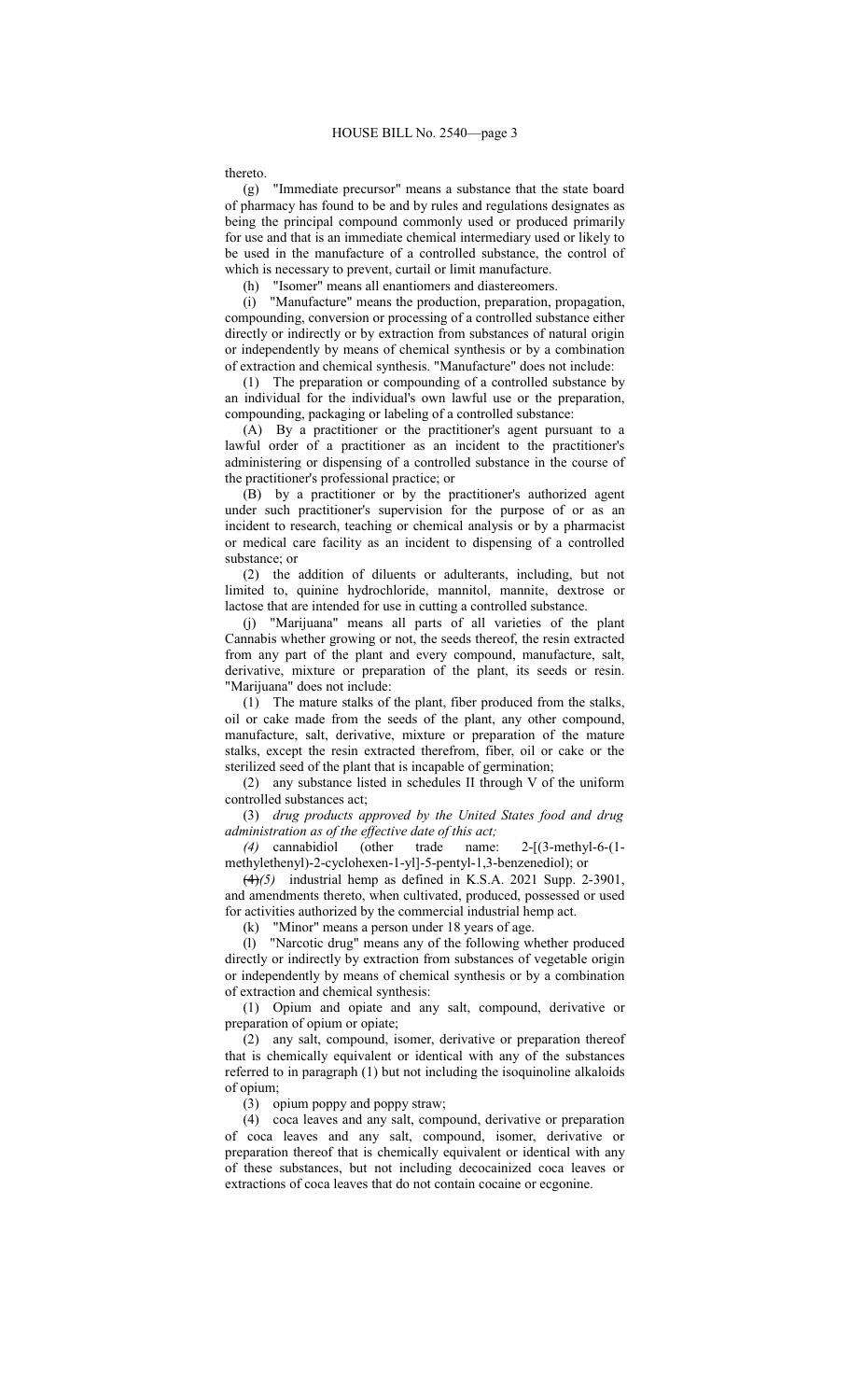(m) "Opiate" means any substance having an addiction-forming or addiction-sustaining liability similar to morphine or being capable of conversion into a drug having addiction-forming or addictionsustaining liability. "Opiate" does not include, unless specifically designated as controlled under K.S.A. 65-4102, and amendments thereto, the dextrorotatory isomer of 3-methoxy-n-methylmorphinan and its salts (dextromethorphan). "Opiate" does include its racemic and levorotatory forms.

(n) "Opium poppy" means the plant of the species Papaver somniferum l. except its seeds.

(o) "Person" means an individual, corporation, government or governmental subdivision or agency, business trust, estate, trust, partnership, association or any other legal entity.

(p) "Poppy straw" means all parts, except the seeds, of the opium poppy, after mowing.

(q) "Possession" means having joint or exclusive control over an item with knowledge of and intent to have such control or knowingly keeping some item in a place where the person has some measure of access and right of control.

(r) "School property" means property upon which is located a structure used by a unified school district or an accredited nonpublic school for student instruction or attendance or extracurricular activities of pupils enrolled in kindergarten or any of the grades one through 12. This definition shall not be construed as requiring that school be in session or that classes are actually being held at the time of the offense or that children must be present within the structure or on the property during the time of any alleged criminal act. If the structure or property meets the above definition, the actual use of that structure or property at the time alleged shall not be a defense to the crime charged or the sentence imposed.

(s) "Simulated controlled substance" means any product that identifies itself by a common name or slang term associated with a controlled substance and that indicates on its label or accompanying promotional material that the product simulates the effect of a controlled substance.

Sec. 2. K.S.A. 2021 Supp. 65-4101 is hereby amended to read as follows: 65-4101. As used in this act:

(a) "Administer" means the direct application of a controlled substance, whether by injection, inhalation, ingestion or any other means, to the body of a patient or research subject by:

(1) A practitioner or pursuant to the lawful direction of a practitioner; or

(2) the patient or research subject at the direction and in the presence of the practitioner.

(b) "Agent" means an authorized person who acts on behalf of or at the direction of a manufacturer, distributor or dispenser. It does not include a common carrier, public warehouseman or employee of the carrier or warehouseman.

(c) "Application service provider" means an entity that sells electronic prescription or pharmacy prescription applications as a hosted service where the entity controls access to the application and maintains the software and records on its server.

(d) "Board" means the state board of pharmacy.

(e) "Bureau" means the bureau of narcotics and dangerous drugs, United States department of justice, or its successor agency.

(f) "Controlled substance" means any drug, substance or immediate precursor included in any of the schedules designated in K.S.A. 65-4105, 65-4107, 65-4109, 65-4111 and 65-4113, and amendments thereto.

(g) (1) "Controlled substance analog" means a substance that is intended for human consumption, and at least one of the following:

(A) The chemical structure of the substance is substantially similar to the chemical structure of a controlled substance listed in or added to the schedules designated in K.S.A. 65-4105 or 65-4107, and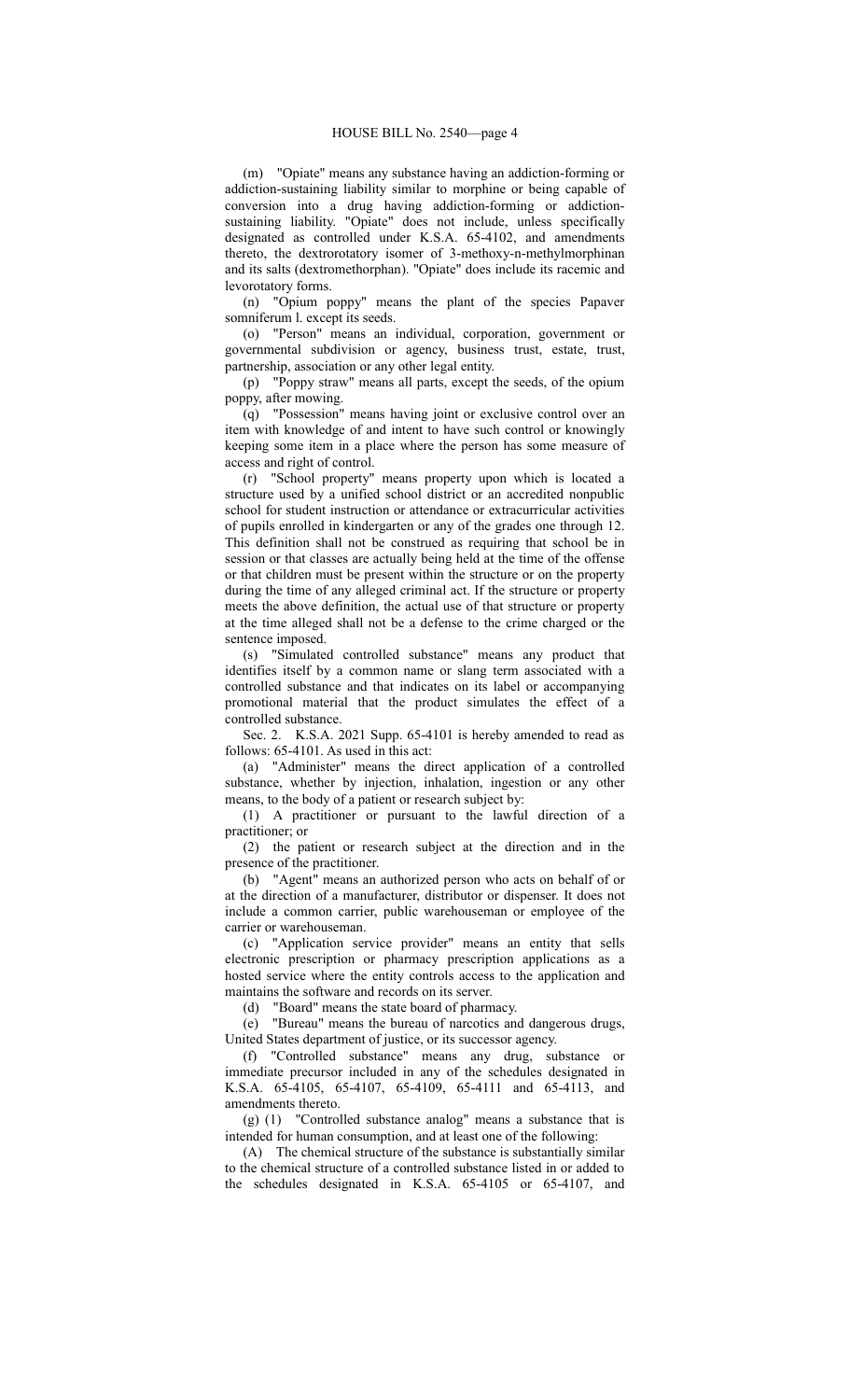amendments thereto;

(B) the substance has a stimulant, depressant or hallucinogenic effect on the central nervous system substantially similar to the stimulant, depressant or hallucinogenic effect on the central nervous system of a controlled substance included in the schedules designated in K.S.A. 65-4105 or 65-4107, and amendments thereto; or

(C) with respect to a particular individual, such individual represents or intends the substance to have a stimulant, depressant or hallucinogenic effect on the central nervous system substantially similar to the stimulant, depressant or hallucinogenic effect on the central nervous system of a controlled substance included in the schedules designated in K.S.A. 65-4105 or 65-4107, and amendments thereto.

(2) "Controlled substance analog" does not include:

(A) A controlled substance;

(B) a substance for which there is an approved new drug application; or

(C) a substance with respect to which an exemption is in effect for investigational use by a particular person under section 505 of the federal food, drug and cosmetic act, 21 U.S.C. § 355, to the extent conduct with respect to the substance is permitted by the exemption.

(h) "Counterfeit substance" means a controlled substance that, or the container or labeling of which, without authorization bears the trademark, trade name or other identifying mark, imprint, number or device or any likeness thereof of a manufacturer, distributor or dispenser other than the person who in fact manufactured, distributed or dispensed the substance.

(i) "Cultivate" means the planting or promotion of growth of five or more plants that contain or can produce controlled substances.

(j) "DEA" means the U.S. department of justice, drug enforcement administration.

(k) "Deliver" or "delivery" means the actual, constructive or attempted transfer from one person to another of a controlled substance, whether or not there is an agency relationship.

(l) "Dispense" means to deliver a controlled substance to an ultimate user or research subject by or pursuant to the lawful order of a practitioner, including the packaging, labeling or compounding necessary to prepare the substance for that delivery, or pursuant to the prescription of a mid-level practitioner.

(m) "Dispenser" means a practitioner or pharmacist who dispenses, or a physician assistant who has authority to dispense prescription-only drugs in accordance with K.S.A. 65-28a08(b), and amendments thereto.

(n) "Distribute" means to deliver other than by administering or dispensing a controlled substance.

(o) "Distributor" means a person who distributes.

(p) *(1)* "Drug" means:

(1)*(A)* Substances recognized as drugs in the official United States pharmacopeia, official homeopathic pharmacopoeia of the United States or official national formulary or any supplement to any of them;

 $(2)(B)$  substances intended for use in the diagnosis, cure, mitigation, treatment or prevention of disease in human or animals;

 $\left(\frac{3}{2}\right)(C)$  substances (other than food) intended to affect the structure or any function of the body of human or animals; and

(4)*(D)* substances intended for use as a component of any article specified in paragraph (1), (2) or (3) *subparagraph (A), (B) or (C)*.

It*(2) "Drug"* does not include devices or their components, parts or accessories.

(q) "Immediate precursor" means a substance that the board has found to be and by rule and regulation designates as being the principal compound commonly used or produced primarily for use and that is an immediate chemical intermediary used or likely to be used in the manufacture of a controlled substance, the control of which is necessary to prevent, curtail or limit manufacture.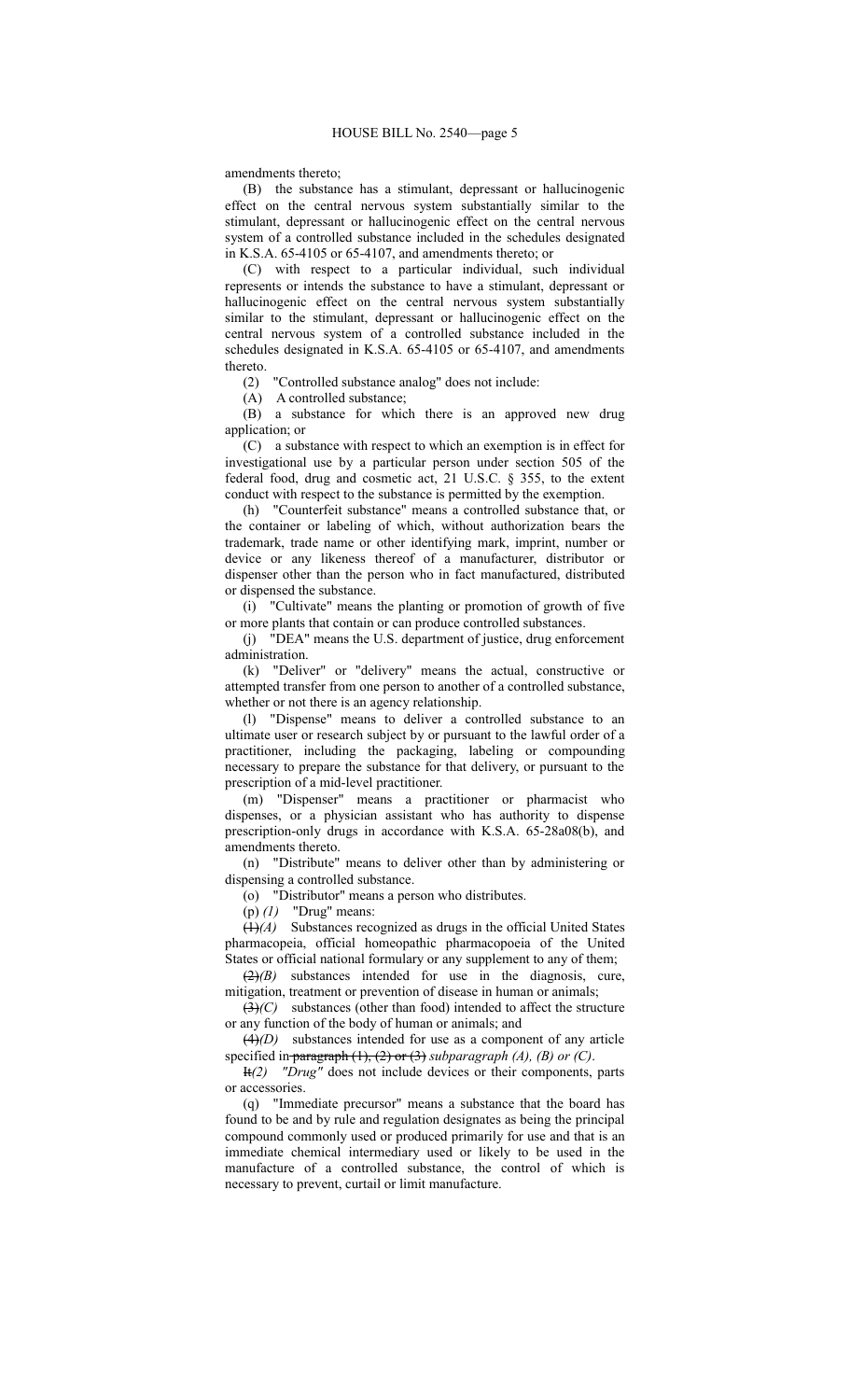(r) "Electronic prescription" means an electronically prepared prescription that is authorized and transmitted from the prescriber to the pharmacy by means of electronic transmission.

(s) "Electronic prescription application" means software that is used to create electronic prescriptions and that is intended to be installed on the prescriber's computers and servers where access and records are controlled by the prescriber.

(t) "Electronic signature" means a confidential personalized digital key, code, number or other method for secure electronic data transmissions that identifies a particular person as the source of the message, authenticates the signatory of the message and indicates the person's approval of the information contained in the transmission.

(u) "Electronic transmission" means the transmission of an electronic prescription, formatted as an electronic data file, from a prescriber's electronic prescription application to a pharmacy's computer, where the data file is imported into the pharmacy prescription application.

(v) "Electronically prepared prescription" means a prescription that is generated using an electronic prescription application.

(w) "Facsimile transmission" or "fax transmission" means the transmission of a digital image of a prescription from the prescriber or the prescriber's agent to the pharmacy. "Facsimile transmission" includes, but is not limited to, transmission of a written prescription between the prescriber's fax machine and the pharmacy's fax machine; transmission of an electronically prepared prescription from the prescriber's electronic prescription application to the pharmacy's fax machine, computer or printer; or transmission of an electronically prepared prescription from the prescriber's fax machine to the pharmacy's fax machine, computer or printer.

(x) "Intermediary" means any technology system that receives and transmits an electronic prescription between the prescriber and the pharmacy.

(y) "Isomer" means all enantiomers and diastereomers.

(z) "Manufacture" means the production, preparation, propagation, compounding, conversion or processing of a controlled substance either directly or indirectly or by extraction from substances of natural origin or independently by means of chemical synthesis or by a combination of extraction and chemical synthesis and includes any packaging or repackaging of the substance or labeling or relabeling of its container, except that this term does not include the preparation or compounding of a controlled substance by an individual for the individual's own lawful use or the preparation, compounding, packaging or labeling of a controlled substance:

(1) By a practitioner or the practitioner's agent pursuant to a lawful order of a practitioner as an incident to the practitioner's administering or dispensing of a controlled substance in the course of the practitioner's professional practice; or

(2) by a practitioner or by the practitioner's authorized agent under such practitioner's supervision for the purpose of or as an incident to research, teaching or chemical analysis or by a pharmacist or medical care facility as an incident to dispensing of a controlled substance.

(aa) "Marijuana" means all parts of all varieties of the plant Cannabis whether growing or not, the seeds thereof, the resin extracted from any part of the plant and every compound, manufacture, salt, derivative, mixture or preparation of the plant, its seeds or resin. It does not include:

(1) The mature stalks of the plant, fiber produced from the stalks, oil or cake made from the seeds of the plant, any other compound, manufacture, salt, derivative, mixture or preparation of the mature stalks, except the resin extracted therefrom, fiber, oil or cake or the sterilized seed of the plant that is incapable of germination;

(2) any substance listed in schedules II through V of the uniform controlled substances act;

(3) *drug products approved by the United States food and drug*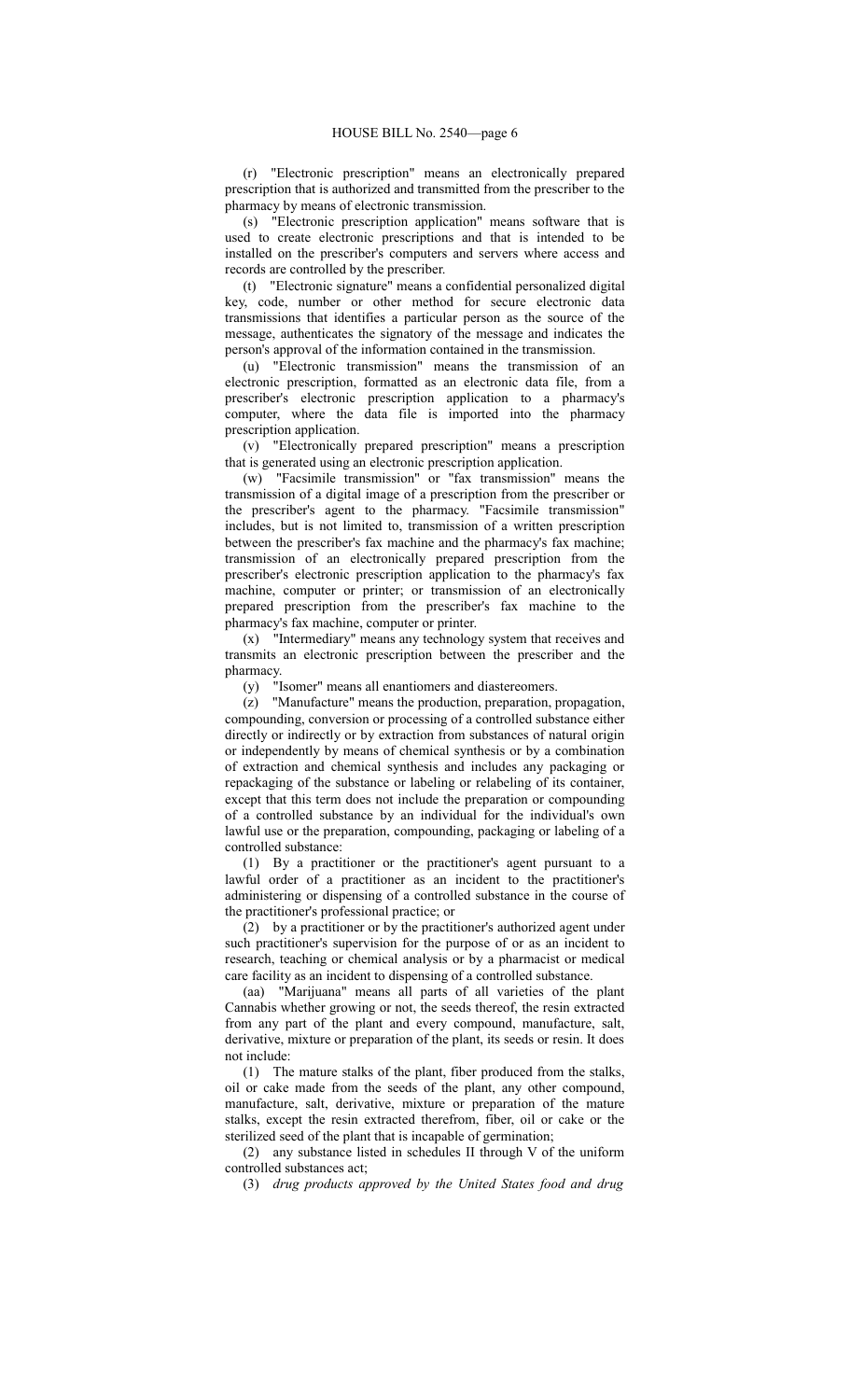*administration as of the effective date of this act;*

*(4)* cannabidiol (other trade name: 2-[(3-methyl-6-(1 methylethenyl)-2-cyclohexen-1-yl]-5-pentyl-1,3-benzenediol); or

(4)*(5)* industrial hemp as defined in K.S.A. 2021 Supp. 2-3901, and amendments thereto, when cultivated, produced, possessed or used for activities authorized by the commercial industrial hemp act.

(bb) "Medical care facility" shall have the meaning ascribed to that term in K.S.A. 65-425, and amendments thereto.

(cc) "Mid-level practitioner" means a certified nurse-midwife engaging in the independent practice of midwifery under the independent practice of midwifery act, an advanced practice registered nurse issued a license pursuant to K.S.A. 65-1131, and amendments thereto, who has authority to prescribe drugs pursuant to a written protocol with a responsible physician under K.S.A. 65-1130, and amendments thereto, or a physician assistant licensed under the physician assistant licensure act who has authority to prescribe drugs pursuant to a written agreement with a supervising physician under K.S.A. 65-28a08, and amendments thereto.

(dd) "Narcotic drug" means any of the following whether produced directly or indirectly by extraction from substances of vegetable origin or independently by means of chemical synthesis or by a combination of extraction and chemical synthesis:

(1) Opium and opiate and any salt, compound, derivative or preparation of opium or opiate;

(2) any salt, compound, isomer, derivative or preparation thereof that is chemically equivalent or identical with any of the substances referred to in paragraph (1) but not including the isoquinoline alkaloids of opium;

(3) opium poppy and poppy straw;

(4) coca leaves and any salt, compound, derivative or preparation of coca leaves, and any salt, compound, isomer, derivative or preparation thereof that is chemically equivalent or identical with any of these substances, but not including decocainized coca leaves or extractions of coca leaves that do not contain cocaine or ecgonine.

(ee) "Opiate" means any substance having an addiction-forming or addiction-sustaining liability similar to morphine or being capable of conversion into a drug having addiction-forming or addictionsustaining liability. It does not include, unless specifically designated as controlled under K.S.A. 65-4102, and amendments thereto, the dextrorotatory isomer of 3-methoxy-n-methylmorphinan and its salts (dextromethorphan). It does include its racemic and levorotatory forms.

(ff) "Opium poppy" means the plant of the species Papaver somniferum l. except its seeds.

(gg) "Person" means an individual, corporation, government, or governmental subdivision or agency, business trust, estate, trust, partnership or association or any other legal entity.

(hh) "Pharmacist" means any natural person licensed under K.S.A. 65-1625 et seq., and amendments thereto, to practice pharmacy.

(ii) "Pharmacist intern" means: (1) A student currently enrolled in an accredited pharmacy program; (2) a graduate of an accredited pharmacy program serving such person's internship; or (3) a graduate of a pharmacy program located outside of the United States that is not accredited and who had successfully passed equivalency examinations approved by the board.

(jj) "Pharmacy prescription application" means software that is used to process prescription information, is installed on a pharmacy's computers and servers, and is controlled by the pharmacy.

(kk) "Poppy straw" means all parts, except the seeds, of the opium poppy, after mowing.

(ll) "Practitioner" means a person licensed to practice medicine and surgery, dentist, podiatrist, veterinarian, optometrist, or scientific investigator or other person authorized by law to use a controlled substance in teaching or chemical analysis or to conduct research with respect to a controlled substance.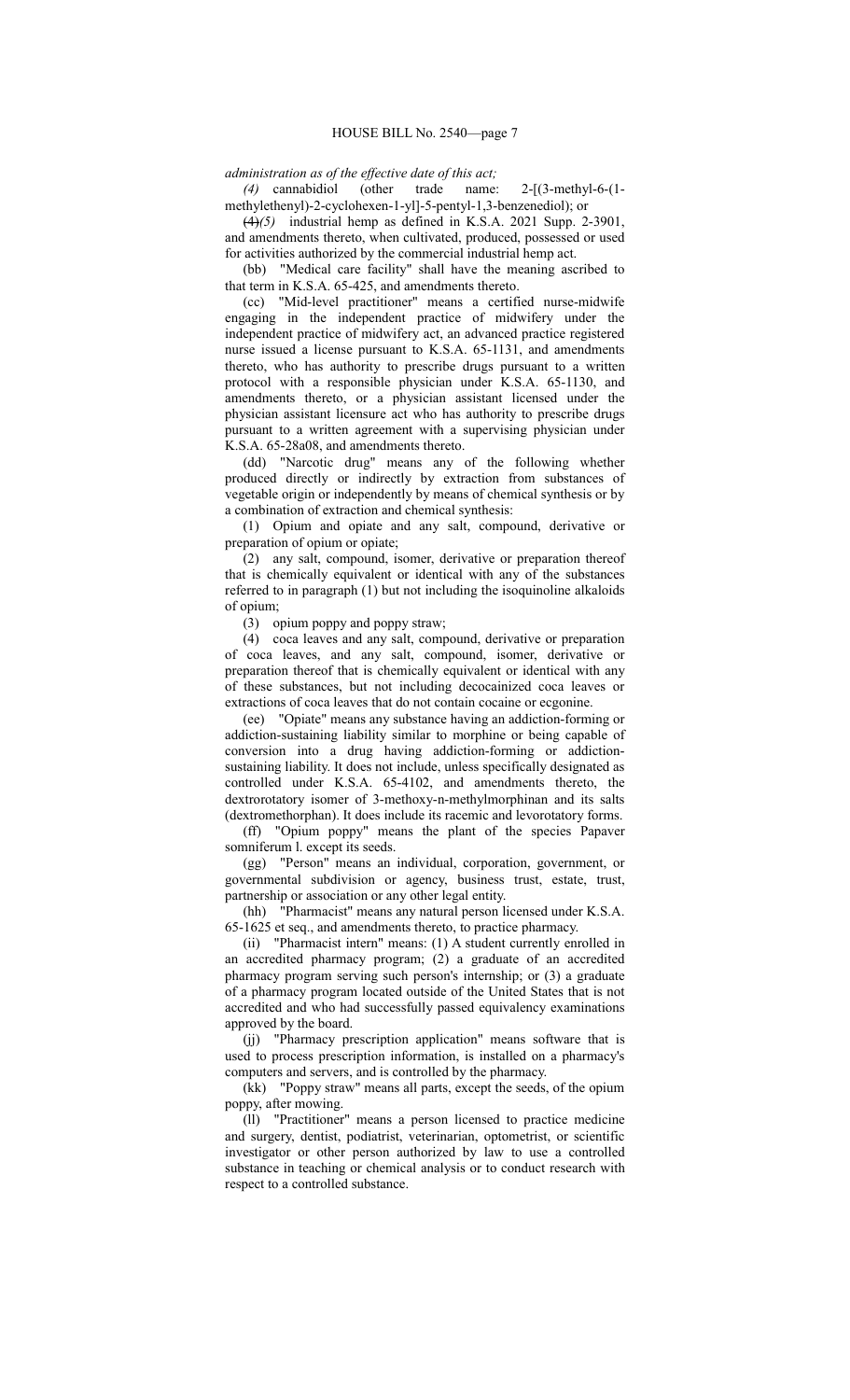(mm) "Prescriber" means a practitioner or a mid-level practitioner. (nn) "Production" includes the manufacture, planting, cultivation, growing or harvesting of a controlled substance.

(oo) "Readily retrievable" means that records kept by automatic data processing applications or other electronic or mechanized recordkeeping systems can be separated out from all other records within a reasonable time not to exceed 48 hours of a request from the board or other authorized agent or that hard-copy records are kept on which certain items are asterisked, redlined or in some other manner visually identifiable apart from other items appearing on the records.

(pp) "Ultimate user" means a person who lawfully possesses a controlled substance for such person's own use or for the use of a member of such person's household or for administering to an animal owned by such person or by a member of such person's household.

Sec. 3. K.S.A. 2021 Supp. 65-4105 is hereby amended to read as follows: 65-4105. (a) The controlled substances listed in this section are included in schedule I and the number set forth opposite each drug or substance is the DEA controlled substances code that has been assigned to it.

(b) Any of the following opiates, including their isomers, esters, ethers, salts, and salts of isomers, esters and ethers, unless specifically excepted, whenever the existence of these isomers, esters, ethers and salts is possible within the specific chemical designation: (1) Acetyl fentanyl (N-(1-phenethylpiperidin-4-yl)-N-

| (1)  | $\alpha$ recept remain yr $\alpha$ (1) phenemyrphetram $\alpha$ yr) $\alpha$ |  |
|------|------------------------------------------------------------------------------|--|
|      |                                                                              |  |
| (2)  | Acetyl-alpha-methylfentanyl (N-[1-(1-methyl-2-phenethyl)-4-                  |  |
|      |                                                                              |  |
| (3)  |                                                                              |  |
| (4)  | Acryl fentanyl (N-(1-phenethylpiperidin-4-yl)-N-                             |  |
|      |                                                                              |  |
| (5)  | AH-7921 (3,4-dichloro-N-[(1-                                                 |  |
|      | dimethylamino)cyclohexylmethyl]benzamide)9551                                |  |
| (6)  |                                                                              |  |
| (7)  |                                                                              |  |
|      | (except levo-alphacetylmethadol also known as levo-alpha-                    |  |
|      | acetylmethadol, levomethadyl acetate or LAAM)                                |  |
| (8)  |                                                                              |  |
| (9)  |                                                                              |  |
| (10) | Alpha-methylfentanyl (N-[1-(alpha-methyl-beta-phenyl)ethyl-                  |  |
|      | 4-piperidyl] propionanilide; 1-(1-methyl-2-phenylethyl)-4-(N-                |  |
|      |                                                                              |  |
| (11) | Alpha-methylthiofentanyl (N-[1-methyl-2-(2-thienyl)ethyl-4-                  |  |
|      |                                                                              |  |
| (12) |                                                                              |  |
| (13) |                                                                              |  |
| (14) | Beta-hydroxyfentanyl (N-[1-(2-hydroxy-2-phenethyl)-4-                        |  |
|      |                                                                              |  |
| (15) | Beta-hydroxy-3-methylfentanyl (other name: N-[1-(2-                          |  |
|      | hydroxy-2-phenethyl)                                                         |  |
|      | -3-methyl-4-piperidinyl]-N-phenylpropanamide)9831                            |  |
| (16) | Beta-hydroxythiofentanyl (N-[1-[2-hydroxy-2-(thiophen-2-                     |  |
|      | yl)ethyl]piperidin-4-yl]-N-phenylpropionamide)9836                           |  |
| (17) |                                                                              |  |
| (18) |                                                                              |  |
| (19) |                                                                              |  |
| (20) | Butyryl fentanyl (N-(1-phenethylpiperidin-4-yl)-N-                           |  |
|      |                                                                              |  |
| (21) |                                                                              |  |
| (22) | Crotonyl fentanyl ((E)-N-(1-phenethylpiperidin-4-yl)-N-                      |  |
|      |                                                                              |  |
| (23) | Cyclopentyl fentanyl (N-(1-phenethylpiperidin-4-yl)-N-                       |  |
|      |                                                                              |  |
|      | (23)(24) Cyclopropyl fentanyl (N-(1-phenethylpiperidin-4-yl)-N-              |  |
|      |                                                                              |  |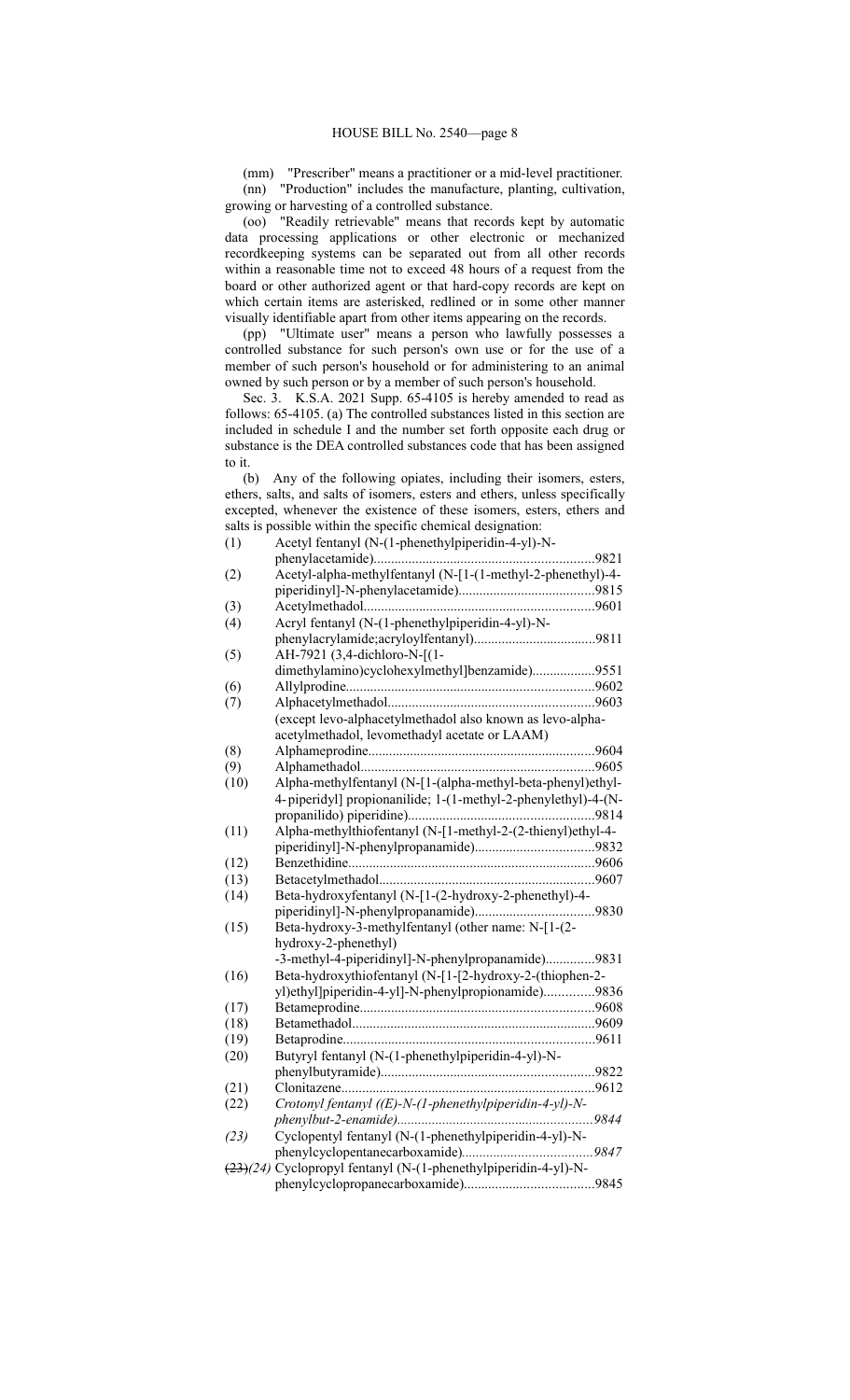|      | (36)(37) Furanyl fentanyl (N-(1-phenethylpiperidin-4-yl)-N-            |  |
|------|------------------------------------------------------------------------|--|
|      |                                                                        |  |
|      |                                                                        |  |
|      |                                                                        |  |
|      | (39)(40) Isotonitazene (N, N-diethyl-2-(2-(4 isopropoxybenzyl)-        |  |
|      | 5-nitro-1-H-benzimidazol-1-yl)ethan-1-amine; N,N-diethyl-2-            |  |
|      | [[4-(1-methylethoxy)phenyl]methyl]-5-nitro-1 H-                        |  |
|      |                                                                        |  |
| (41) | Isobutyryl fentanyl (N-(1-phenethylpiperidin-4-yl)-N-                  |  |
|      |                                                                        |  |
|      |                                                                        |  |
|      |                                                                        |  |
|      |                                                                        |  |
|      | (43)(45) Methoxyacetyl fentanyl (2-methoxy-N-(1-phenethylpiperidin-    |  |
|      |                                                                        |  |
|      | (44)(46) 3-Methylfentanyl (N-[3-methyl-1-(2-phenylethyl)-4-            |  |
|      | piperidyl]-N-                                                          |  |
|      |                                                                        |  |
|      | $(45)(47)$ 3-Methylthiofentanyl (N-[(3-methyl-1-(2-thienyl)ethyl-4-    |  |
|      |                                                                        |  |
|      |                                                                        |  |
|      |                                                                        |  |
|      | $(47)(49)$ Ocfentanil (N- $(2$ -fluorophenyl)-2-methoxy-N-             |  |
|      |                                                                        |  |
|      | $(48)(50)$ O-desmethyltramadol                                         |  |
|      | Some trade or other names: 2-((dimethylamino)methyl-1-(3-              |  |
|      | hydroxyphenyl)cyclohexanol;3-(2-((dimethylamino)methyl)-               |  |
|      | 1-hydroxycyclohexyl)phenol                                             |  |
|      | $(49)(51)$ MPPP (1-methyl-4-phenyl-4-propionoxypiperidine)9661         |  |
|      | $(50)(52)$ MT-45 (1-cychohexyl-4-(1,2-diphenylethyl)piperazine)9560    |  |
|      |                                                                        |  |
|      |                                                                        |  |
|      |                                                                        |  |
|      |                                                                        |  |
|      | (55)(57) Ortho-fluorofentanyl (N-(2-fluorophenyl)-N-(1-                |  |
|      | phenethylpiperidin-4-yl)propionamide; 2-fluorofentanyl).9816           |  |
|      | (56)(58) Para-chloroisobutyryl fentanyl (N-(4-chlorophenyl)-N-(1-      |  |
|      |                                                                        |  |
|      | (57)(59) Para-fluorobutyryl fentanyl (N-(4-fluorophenyl)-N-(1-         |  |
|      |                                                                        |  |
|      | (58)(60) Para-fluorofentanyl (N-(4-fluorophenyl)-N-[1-(2-phenethyl)-   |  |
|      |                                                                        |  |
|      | (59)(61) Para-fluoroisobutyryl fentanyl (N-(4-fluorophenyl)-N-(1-      |  |
|      | phenethylpiperidin-4-yl)isobutyramide,                                 |  |
|      |                                                                        |  |
|      | (60)(62) Para-methoxybutyryl fentanyl (N-(4-methoxyphenyl)-N-(1-       |  |
|      |                                                                        |  |
|      | $(61)(63)$ PEPAP (1-(-2-phenethyl)-4-phenyl-4-acetoxypiperidine). 9663 |  |
|      |                                                                        |  |
|      |                                                                        |  |
|      |                                                                        |  |
|      |                                                                        |  |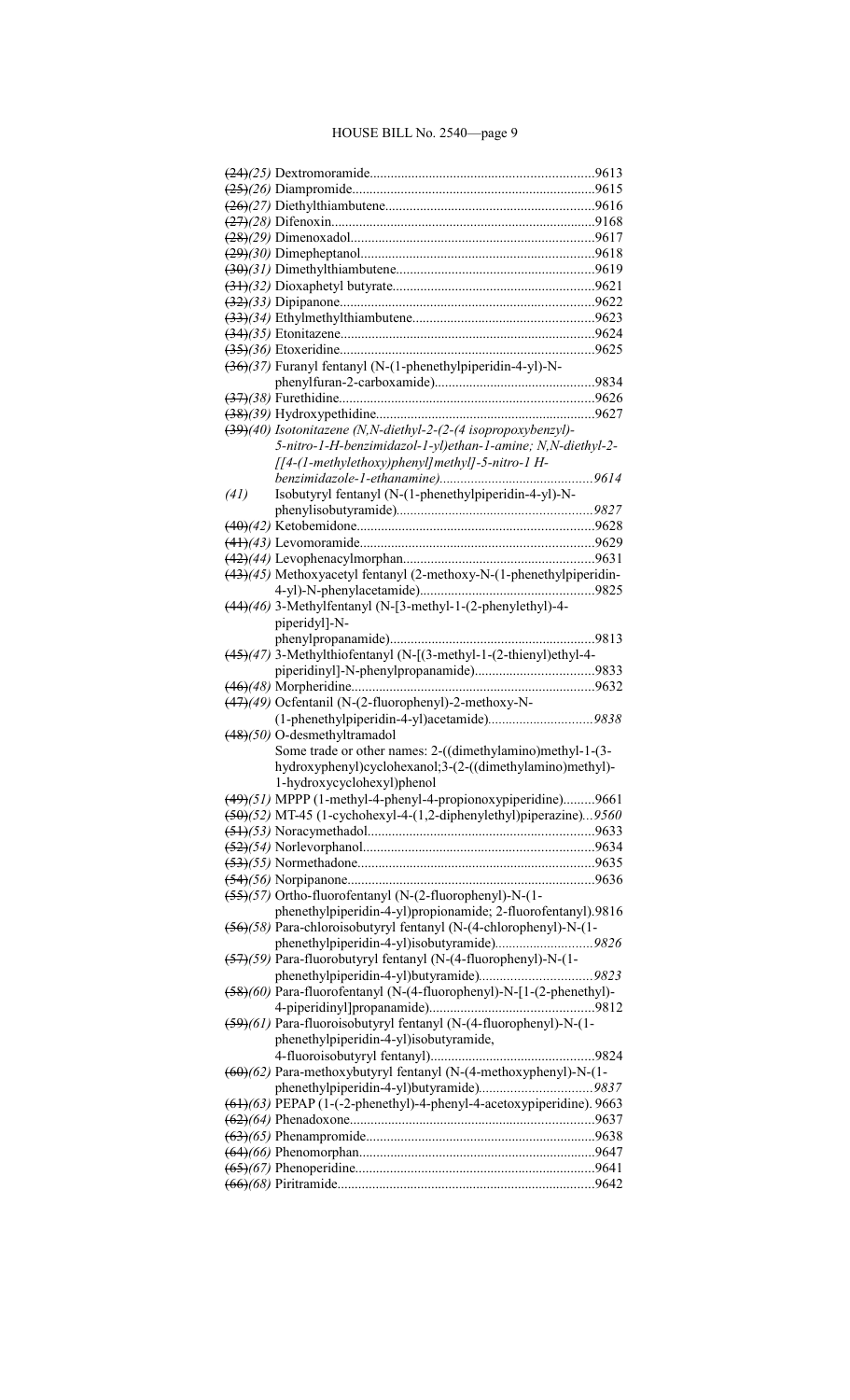|                                     | (71)(73) Tetrahydrofuranyl fentanyl (N-(1-phenethylpiperidin-4-yl)-N-     |
|-------------------------------------|---------------------------------------------------------------------------|
|                                     | phenyltetrahydrofuran-2-carboxamide)9843                                  |
|                                     | (72)(74) Thiofentanyl (N-phenyl-N-[1-(2-thienyl)ethyl-4-piperidinyl]-     |
|                                     |                                                                           |
|                                     |                                                                           |
|                                     |                                                                           |
|                                     | (75)(77) U-47700 (3,4-dichloro-N-[2-(dimethylamino)cyclohexyl]-N-         |
|                                     |                                                                           |
|                                     | (76)(78) Valeryl fentanyl (N-(1-phenethylpiperidin-4-yl)-N-               |
|                                     |                                                                           |
| (c)                                 | Any of the following opium derivatives, their salts, isomers              |
|                                     | and salts of isomers, unless specifically excepted, whenever the          |
|                                     | existence of these salts, isomers and salts of isomers is possible within |
|                                     | the specific chemical designation:                                        |
| (1)                                 |                                                                           |
| (2)                                 |                                                                           |
| (3)                                 |                                                                           |
| (4)                                 |                                                                           |
| (5)                                 |                                                                           |
| $\left( 5\right)$ (6)               |                                                                           |
| $\left( \Theta(7) \right)$          |                                                                           |
| $\left(\frac{\gamma}{\beta}\right)$ |                                                                           |
| $\left( 8\right) (9)$               |                                                                           |
| $\Theta$ (10)                       |                                                                           |
|                                     |                                                                           |
|                                     |                                                                           |
|                                     |                                                                           |
|                                     |                                                                           |
|                                     |                                                                           |
|                                     |                                                                           |
|                                     |                                                                           |
|                                     |                                                                           |
|                                     |                                                                           |
|                                     | $(20)(21)$ Nicomorphine                                                   |
|                                     |                                                                           |
|                                     |                                                                           |
|                                     |                                                                           |
|                                     | (d) Any material, compound, mixture or preparation that contains          |
|                                     | any quantity of the following hallucinogenic substances, their salts,     |
|                                     | isomers and salts of isomers, unless specifically excepted, whenever      |
|                                     | the existence of these salts, isomers and salts of isomers is possible    |
|                                     | within the specific chemical designation:                                 |
| (1)                                 | Alpha-ethyltryptamine 7249 Some trade or other names:                     |
|                                     | etryptamine; Monase; α-ethyl-1H-indole-3-ethanamine; 3-(2-                |
|                                     | aminobutyl) indole; $\alpha$ -ET; and AET.                                |
| (2)                                 |                                                                           |
|                                     | Some trade or other names: 4-bromo-2,5-dimethoxy-alpha-                   |
|                                     | methylphenethylamine; 4-bromo-2,5-DMA.                                    |
| (3)                                 |                                                                           |
|                                     | Some trade or other names: 2,5-dimethoxy-alpha-methyl-                    |
|                                     | phenethylamine; 2,5-DMA.                                                  |
| (4)                                 |                                                                           |
|                                     | Some trade or other names: 4-methoxy-alpha-methylphene-                   |
|                                     | thylamine; paramethoxyamphetamine; PMA.                                   |
| (5)                                 | 5-methoxy-3,4-methylenedioxy-amphetamine7401                              |
| (6)                                 |                                                                           |
|                                     | Some trade or other names: 4-methyl-2,5-dimethoxy-alpha-                  |
|                                     | methylphenethylamine; "DOM"; and "STP".                                   |
| (7)                                 |                                                                           |
|                                     |                                                                           |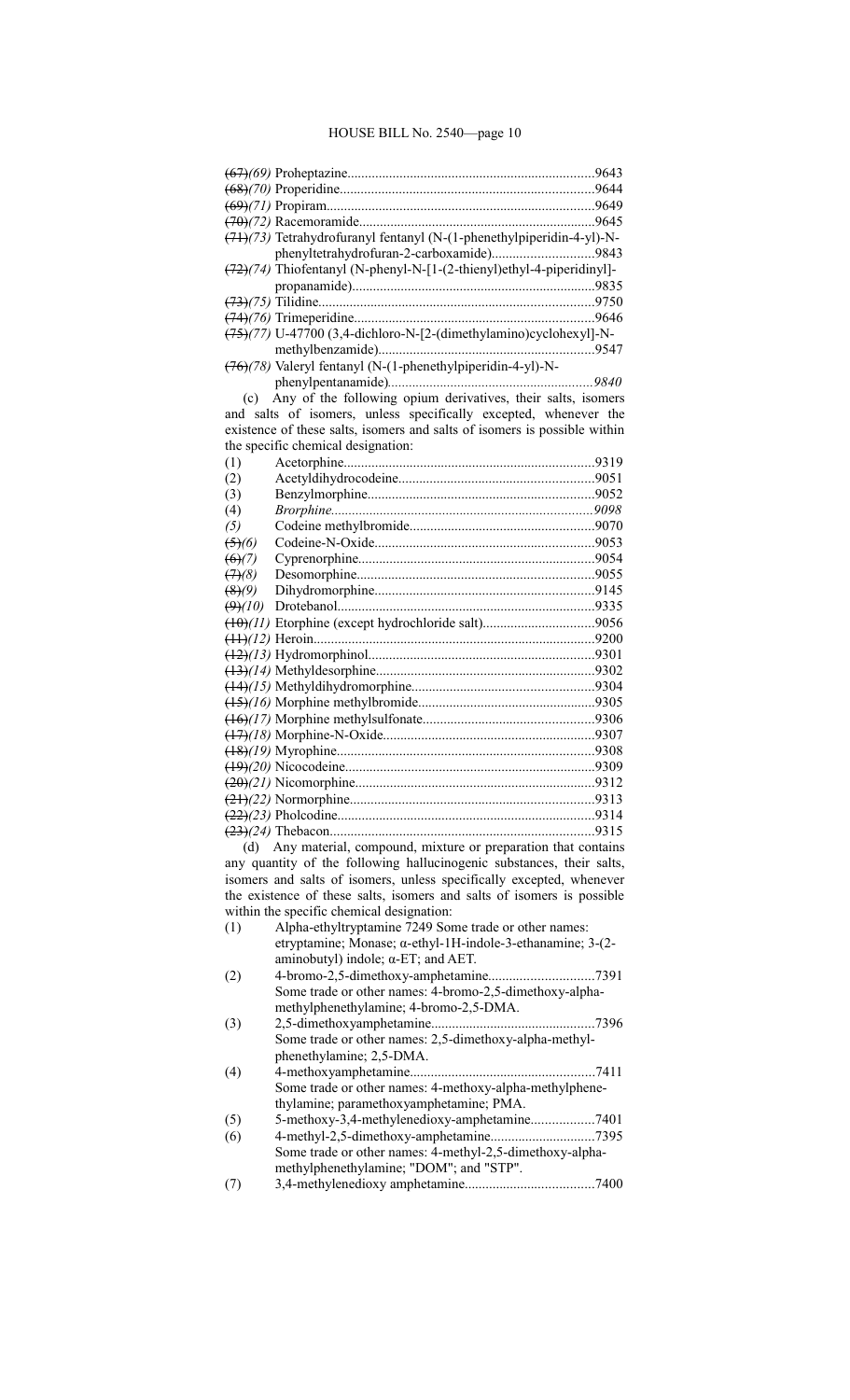| (8)<br>(9) | 3,4-methylenedioxymethamphetamine (MDMA)7405<br>3,4-methylenedioxy-N-ethylamphetamine (also known as N-<br>ethyl-alpha-methyl-3,4 (methylenedioxy) phenethylamine, N- |
|------------|-----------------------------------------------------------------------------------------------------------------------------------------------------------------------|
| (10)       | N-hydroxy-3,4-methylenedioxyamphetamine (also known as                                                                                                                |
|            | N-hydroxy-alpha-methyl-3,4-(methylenedioxy)                                                                                                                           |
|            | phenethylamine, and N-hydroxy MDA)7402                                                                                                                                |
| (11)       |                                                                                                                                                                       |
| (12)       |                                                                                                                                                                       |
|            | Some trade or other names: 3-(Beta-Dimethylaminoethyl)-5-<br>hydroxyindole; 3-(2-dimethylaminoethyl)-5-indolol; N, N-                                                 |
|            | dimethylserotonin; 5-hydroxy-N,N-dimethyltryptamine;<br>mappine.                                                                                                      |
| (13)       | Some trade or other names: N,N-Diethyltryptamine; DET.                                                                                                                |
| (14)       |                                                                                                                                                                       |
|            | Some trade or other names: DMT.                                                                                                                                       |
| (15)       |                                                                                                                                                                       |
|            | Some trade or other names: 7-Ethyl-6,6 Beta, 7, 8, 9, 10, 12, 13-                                                                                                     |
|            | octahydro-2-methoxy-6,9-methano-5H-                                                                                                                                   |
|            | pyrido[1',2':1,2]azepino[5,4-b]indole; Tabernanthe iboga                                                                                                              |
| (16)       |                                                                                                                                                                       |
| (17)       |                                                                                                                                                                       |
| (18)       |                                                                                                                                                                       |
| (19)       |                                                                                                                                                                       |
|            | Some trade or other names: 3-Hexyl-l-hydroxy-7,8,9,10-                                                                                                                |
|            | tetrahydro-6,6,9-trimethyl-6H-dibenzo[b,d]pyran; Synhexyl.                                                                                                            |
| (20)       |                                                                                                                                                                       |
|            | Meaning all parts of the plant presently classified botanically                                                                                                       |
|            | as Lophophora williamsii Lemaire, whether growing or not,                                                                                                             |
|            | the seeds thereof, any extract from any part of such plant, and                                                                                                       |
|            | every compound, manufacture, salts, derivative, mixture or                                                                                                            |
|            | preparation of such plant, its seeds or extracts.                                                                                                                     |
| (21)       |                                                                                                                                                                       |
| (22)       |                                                                                                                                                                       |
| (23)       |                                                                                                                                                                       |
| (24)       |                                                                                                                                                                       |
|            | Some trade or other names: Psilocin.                                                                                                                                  |
| (25)       | Ethylamine analog of phencyclidine.                                                                                                                                   |
|            | Some trade or other names: N-ethyl-1-phenyl-cyclo-                                                                                                                    |
|            | hexylamine; (1-phenylcyclohexyl)ethylamine; N-(1-                                                                                                                     |
|            | phenylcyclohexyl)ethylamine; cyclohexamine; PCE.                                                                                                                      |
| (26)       |                                                                                                                                                                       |
|            | Some trade or other names: 1-(1-phenylcyclohexyl)-<br>pyrrolidine; PCPy; PHP.                                                                                         |
| (27)       |                                                                                                                                                                       |
|            | Some trade or other names: 1-[1-(2-thienyl)-cyclohexyl]-                                                                                                              |
|            | piperidine; 2-thienyl analog of phencyclidine; TPCP; TCP.                                                                                                             |
| (28)       |                                                                                                                                                                       |
|            | Some other names: TCPy.                                                                                                                                               |
| (29)       |                                                                                                                                                                       |
|            | Some trade or other names: DOET.                                                                                                                                      |
| (30)       | Salvia divinorum or salvinorum A; all parts of the plant                                                                                                              |
|            | presently classified botanically as salvia divinorum, whether                                                                                                         |
|            | growing or not, the seeds thereof, any extract from any part of                                                                                                       |
|            | such plant, and every compound, manufacture, salts,                                                                                                                   |
|            | derivative, mixture or preparation of such plant, its seeds or                                                                                                        |
|            | extracts.                                                                                                                                                             |
| (31)       | Datura stramonium, commonly known as gypsum weed or                                                                                                                   |
|            | jimson weed; all parts of the plant presently classified                                                                                                              |
|            | botanically as datura stramonium, whether growing or not, the                                                                                                         |
|            | seeds thereof, any extract from any part of such plant, and                                                                                                           |
|            | every compound, manufacture, salts, derivative, mixture or                                                                                                            |
|            | preparation of such plant, its seeds or extracts.                                                                                                                     |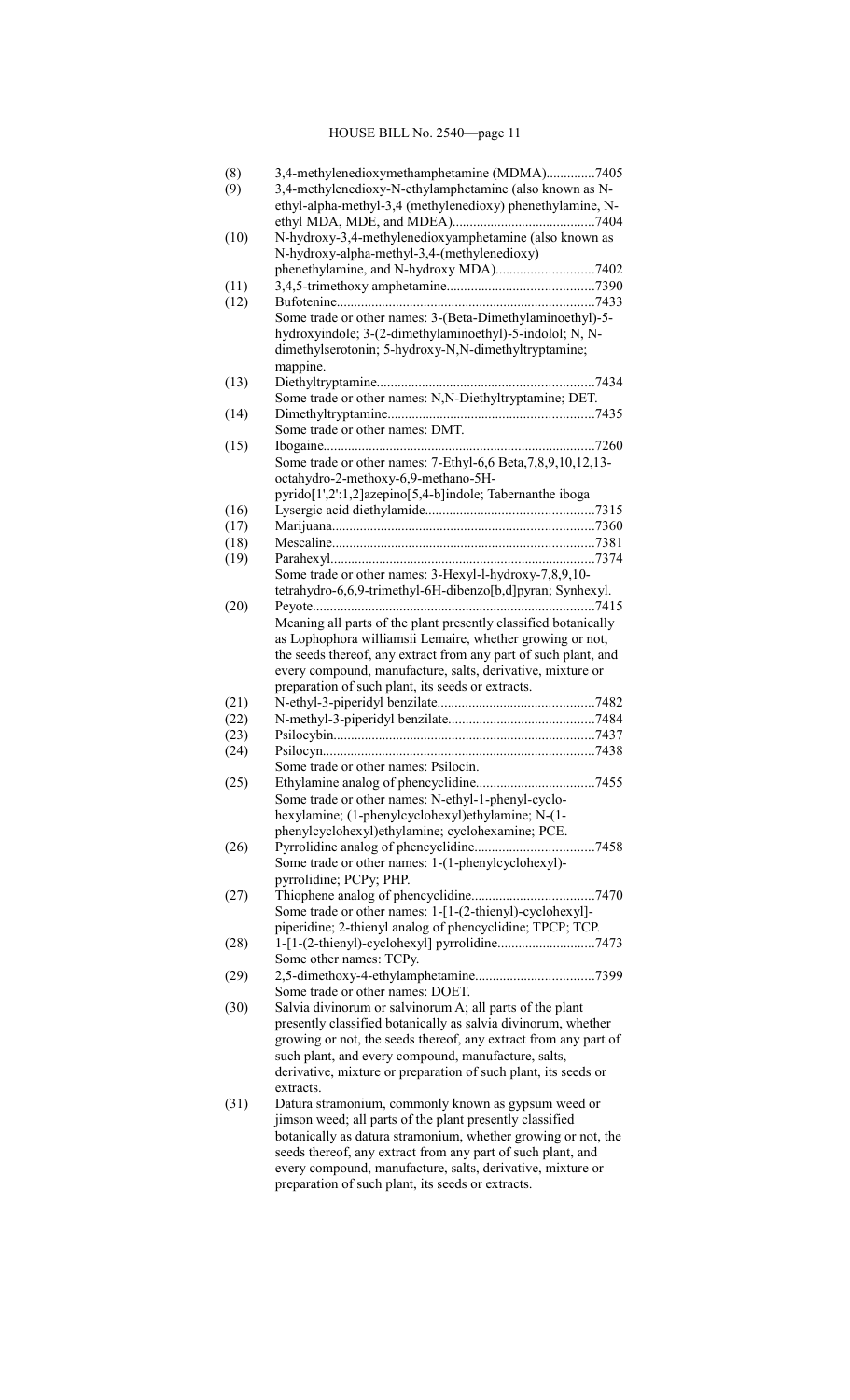| (32)     |                                                                        |
|----------|------------------------------------------------------------------------|
|          | Some trade or other names: BZP.                                        |
| (33)     | 1-(3-[trifluoromethylphenyl])piperazine                                |
|          | Some trade or other names: TFMPP.                                      |
| (34)     |                                                                        |
| (35)     | 2,5-dimethoxy-4-(n)-propylthiophenethylamine (2C-T-7), its             |
|          | optical isomers, salts and salts of optical isomers7348                |
| (36)     |                                                                        |
| (37)     | 5-methoxy-N,N-diisopropyltryptamine (5-MeO-DIPT), its                  |
|          |                                                                        |
| (38)     | 2-(2,5-Dimethoxy-4-ethylphenyl)ethanamine (2C-E)7509                   |
| (39)     | 2-(2,5-Dimethoxy-4-methylphenyl)ethanamine (2C-D)7508                  |
| (40)     | 2-(4-Chloro-2,5-dimethoxyphenyl)ethanamine (2C-C)7519                  |
| (41)     | 2-(4-Iodo-2,5-dimethoxyphenyl)ethanamine (2C-I)7518                    |
| (42)     | 2-[4-(Ethylthio)-2,5-dimethoxyphenyl]ethanamine (2C-T-2)               |
|          | 7385                                                                   |
| (43)     | 2-[4-(Isopropylthio)-2,5-dimethoxyphenyl]ethanamine (2C-T-             |
|          |                                                                        |
| (44)     | 2-(2,5-Dimethoxyphenyl)ethanamine (2C-H)7517                           |
| (45)     | 2-(2,5-Dimethoxy-4-nitrophenyl)ethanamine (2C-N)7521                   |
| (46)     | 2-(2,5-Dimethoxy-4-(n)-propylphenyl)ethanamine (2C-P)7524              |
| (47)     | 5-methoxy-N,N-dimethyltryptamine (5-MeO-DMT)7431                       |
|          | Some trade or other names: 5-methoxy-3-[2-                             |
|          | (dimethylamino) ethyl]indole.                                          |
| (48)     | 2-(4-iodo-2,5-dimethoxyphenyl)-N-(2-                                   |
|          |                                                                        |
|          | Some trade or other names: 25I-NBOMe; 2C-I-NBOMe; 25I;                 |
|          | Cimbi-5.                                                               |
| (49)     | 2-(4-chloro-2,5-dimethoxyphenyl)-N-(2-                                 |
|          |                                                                        |
|          | Some trade or other names: 25C-NBOMe; 2C-C-NBOMe;                      |
|          |                                                                        |
| (50)     | 25C; Cimbi-82.<br>2-(4-bromo-2,5-dimethoxyphenyl)-N-(2-                |
|          |                                                                        |
|          | Some trade or other names: 25B-NBOMe; 2C-B-NBOMe;                      |
|          | 25B; Cimbi-36.                                                         |
| (51)     | 2-(2,5-dimethoxyphenyl)-N-(2-methoxybenzyl)ethanamine                  |
|          | Some trade or other names: 25H-NBOMe.                                  |
|          | $2-(2,5$ -dimethoxy-4-methylphenyl)-N- $(2-$                           |
| (52)     | methoxybenzyl)ethanamine                                               |
|          | Some trade or other names: 25D-NBOMe; 2C-D-NBOMe.                      |
|          |                                                                        |
| (53)     | 2-(2,5-dimethoxy-4-nitrophenyl)-N-(2-                                  |
|          | methoxybenzyl)ethanamine                                               |
|          | Some trade or other names: 25N-NBOMe, 2C-N-NBOMe.                      |
| (54)     | 1-(5-fluoropentyl)-N-(2-phenylpropan-2-yl)-1 H-pyrrolo[2,3-            |
|          | b]pyridine-3-carboxamide (5F-CUMYL-P7AICA)7085                         |
| (e)      | Any material, compound, mixture or preparation that contains           |
|          | any quantity of the following substances having a depressant effect on |
|          | the central nervous system, including its salts, isomers, and salts of |
|          | isomers whenever the existence of such salts, isomers, and salts of    |
|          | isomers is possible within the specific chemical designation:          |
| (1)      | Etizolam                                                               |
|          | Some trade or other names: (4-(2-chlorophenyl)-2-ethyl-9-              |
|          | methyl-6H-thieno[3,2-f][1,2,4]triazolo[4,3-a][1,4]diazepine)           |
| (2)      |                                                                        |
| (3)      |                                                                        |
| (4)      | Gamma hydroxybutyric acid                                              |
|          | (f) Unless specifically excepted or unless listed in another           |
|          | schedule, any material, compound, mixture or preparation that contains |
|          | any quantity of the following substances having a stimulant effect on  |
|          | the central nervous system, including its salts, isomers and salts of  |
| isomers: |                                                                        |
| (1)      |                                                                        |

| Some other names: Aminoxaphen 2-amino-5-phenyl-2- |
|---------------------------------------------------|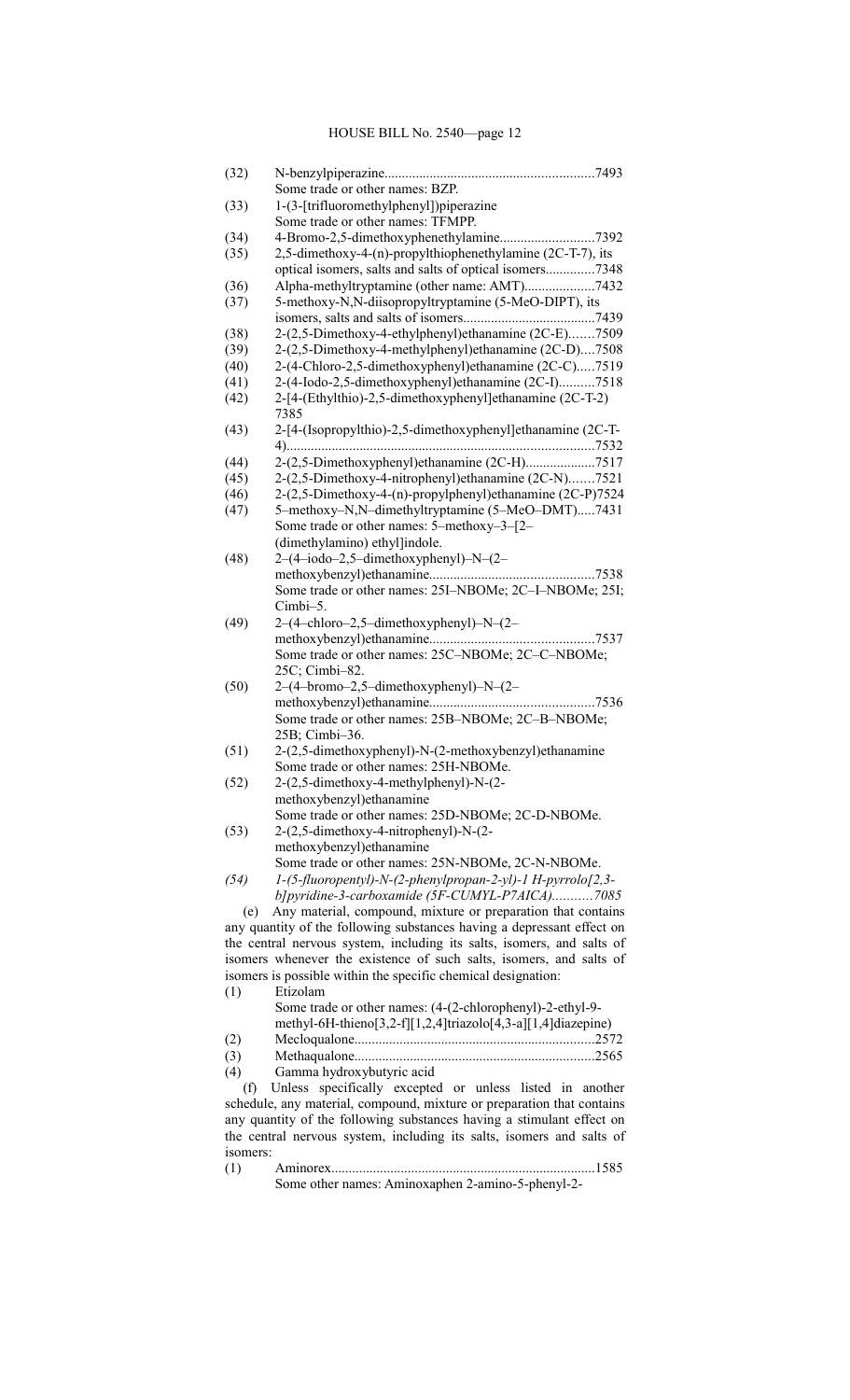|                       |                                                               | oxazoline or 4,5-dihydro-5-phenyl-2-oxazolamine                           |  |
|-----------------------|---------------------------------------------------------------|---------------------------------------------------------------------------|--|
| (2)                   |                                                               |                                                                           |  |
| (3)                   |                                                               |                                                                           |  |
| (4)                   | $(+)$ cis-4-methylaminorex $((+)$ cis-4,5-dihydro-4-methyl-5- |                                                                           |  |
| (5)                   |                                                               | N,N-dimethylamphetamine (also known as N,N-alpha-                         |  |
|                       |                                                               | trimethyl-benzeneethanamine; N,N-alpha-                                   |  |
|                       |                                                               |                                                                           |  |
| (6)                   |                                                               | Cathinone (some other names: 2-amino-1-phenol-1-                          |  |
|                       |                                                               | propanone, alpha-amino propiophenone, 2-amino                             |  |
|                       |                                                               |                                                                           |  |
| (7)                   |                                                               | Substituted cathinones                                                    |  |
|                       |                                                               | Any compound, except bupropion or compounds listed under                  |  |
|                       |                                                               | a different schedule, structurally derived from 2-                        |  |
|                       |                                                               | aminopropan-1-one by substitution at the 1-position with                  |  |
|                       |                                                               | either phenyl, naphthyl, or thiophene ring systems, whether or            |  |
|                       |                                                               | not the compound is further modified in any of the following              |  |
|                       | ways:                                                         |                                                                           |  |
|                       | (A)                                                           | By substitution in the ring system to any extent with                     |  |
|                       |                                                               | alkyl, alkylenedioxy, alkoxy, haloalkyl, hydroxyl, or                     |  |
|                       |                                                               | substituents, whether or not further substituted<br>halide                |  |
|                       |                                                               | in the ring system by one or more other univalent                         |  |
|                       |                                                               | substituents;                                                             |  |
|                       | (B)                                                           | by substitution at the 3-position with an acyclic alkyl                   |  |
|                       |                                                               | substituent;                                                              |  |
|                       | (C)                                                           | by substitution at the 2-amino nitrogen atom with                         |  |
|                       |                                                               | alkyl, dialkyl, benzyl, or methoxybenzyl groups; or                       |  |
|                       | (D)                                                           | by inclusion of the 2-amino nitrogen atom in a cyclic                     |  |
|                       |                                                               | structure.                                                                |  |
| (g)                   |                                                               | Any material, compound, mixture or preparation that contains              |  |
|                       |                                                               | any quantity of the following substances:                                 |  |
| (1)                   |                                                               | N-[1-benzyl-4-piperidyl]-N-phenylpropanamide                              |  |
|                       |                                                               | (benzylfentanyl), its optical isomers, salts and salts of isomers         |  |
| (2)                   |                                                               | N-[1-(2-thienyl)methyl-4-piperidyl]-N-phenylpropanamide                   |  |
|                       |                                                               | (thenylfentanyl), its optical isomers, salts and salts of isomers         |  |
| (h)                   |                                                               | Any of the following cannabinoids, their salts, isomers and               |  |
|                       |                                                               | salts of isomers, unless specifically excepted, whenever the existence of |  |
|                       |                                                               | these salts, isomers and salts of isomers is possible within the specific |  |
| chemical designation: |                                                               |                                                                           |  |
| (1)                   |                                                               |                                                                           |  |
|                       |                                                               | Meaning tetrahydrocannabinols naturally contained in a plant              |  |
|                       |                                                               | of the genus Cannabis (cannabis plant), as well as synthetic              |  |
|                       |                                                               | equivalents of the substances contained in the plant, or in the           |  |
|                       |                                                               | resinous extractives of Cannabis, sp. and/or synthetic                    |  |
|                       |                                                               | substances, derivatives, and their isomers with similar                   |  |
|                       |                                                               | chemical structure and pharmacological activity such as the               |  |
|                       |                                                               | following: Delta 1 cis or trans tetrahydrocannabinol, and their           |  |
|                       |                                                               | optical isomers Delta 6 cis or trans tetrahydrocannabinol, and            |  |
|                       |                                                               | their optical isomers Delta 3,4 cis or trans                              |  |
|                       |                                                               | tetrahydrocannabinol, and its optical isomers (Since                      |  |
|                       |                                                               | nomenclature of these substances is not internationally                   |  |
|                       |                                                               | standardized, compounds of these structures, regardless of                |  |
|                       |                                                               | numerical designation of atomic positions covered.), except               |  |
|                       |                                                               | tetrahydrocannabinols in any of the following:                            |  |
|                       | (A)                                                           | Industrial hemp, as defined in K.S.A. 2021<br>Supp. $2-$                  |  |
|                       |                                                               | 3901, and amendments thereto;                                             |  |

(B) solid waste, as defined in K.S.A. 65-3402, and amendments thereto, and hazardous waste, as defined in K.S.A. 65-3430, and amendments thereto, if such waste is the result of the cultivation, production or processing of industrial hemp, as defined in K.S.A. 2021 Supp. 2-3901, and amendments thereto, and such waste contains a delta-9 tetrahydrocannabinol concentration of not more than 0.3%; or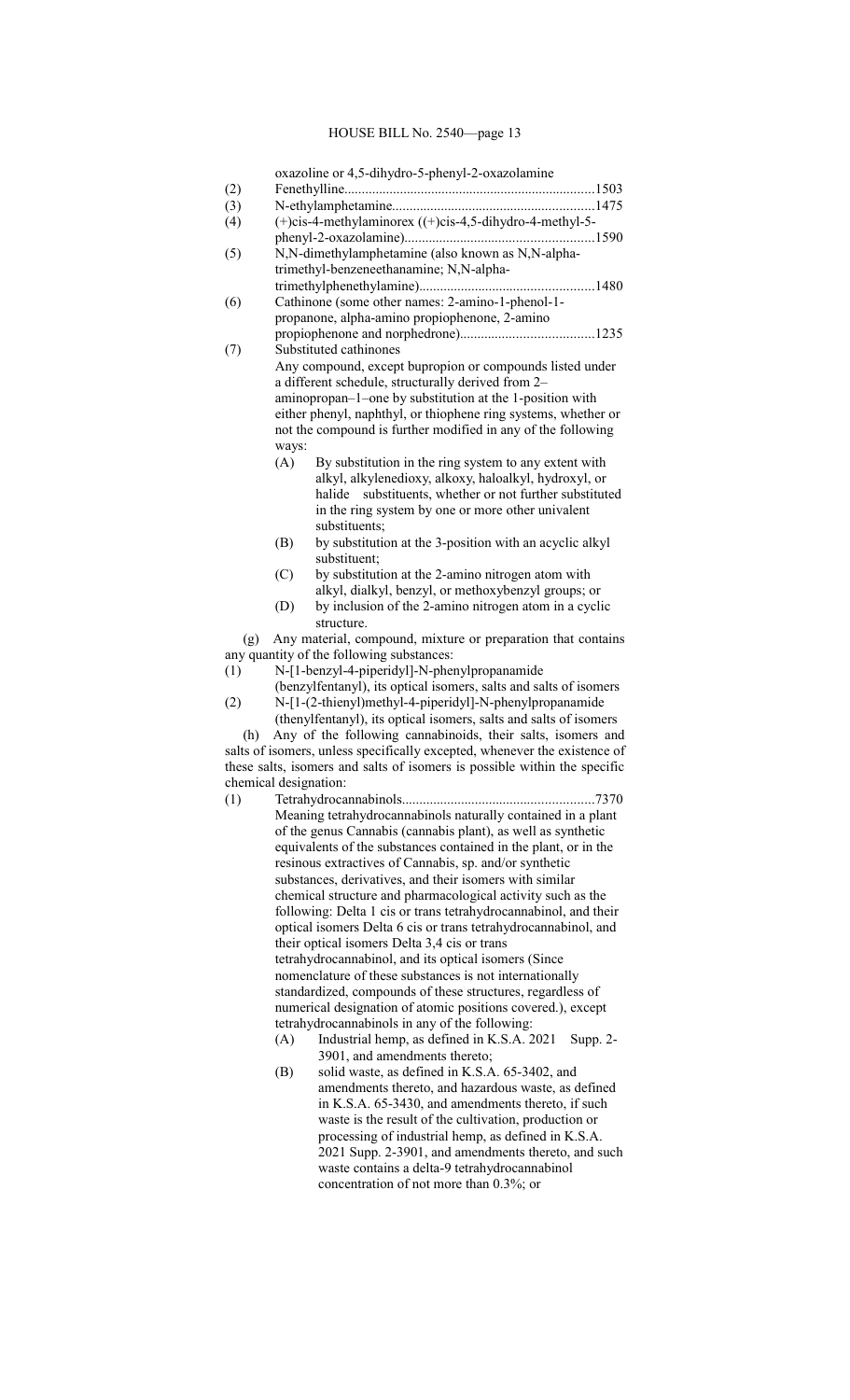(C) hemp products, as defined in K.S.A. 2021 Supp. 2- 3901, and amendments thereto, unless otherwise deemed unlawful pursuant to K.S.A. 2021 Supp. 2-3908, and amendments thereto.

(2) Naphthoylindoles Any compound containing a 3-(1-naphthoyl)indole structurewith substitution at the nitrogen atom of the indole ring by an lkyl, haloalkyl, cyanoalkyl, alkenyl, cycloalkylmethyl,

cycloalkylethyl, benzyl, 1-(N-methyl-2-piperidinyl)methyl or 2-(4-morpholinyl) ethyl group, whether or not further substituted in the indole ring to any extent and whether or notsubstituted in the benzyl or naphthyl ring to any extent.

(3) Naphthylmethylindoles Any compound containing a 1H-indol-3-yl-(1 naphthyl)methane structure with substitution at the nitrogen atom of the indole ring *group* by an alkyl, haloalkyl, cyanoalkyl, alkenyl, cycloalkylmethyl, cycloalkylethyl, benzyl, 1-(N-methyl-2-piperidinyl)methyl or 2-(4 morpholinyl)ethyl group whether or not further substituted in*on* the indole ring *group* to any extent and whether or not substituted in *on* the benzyl or naphthyl ring to any extent. (4)*(3)* Naphthoylpyrroles

> Any compound containing a 3-(1-naphthoyl)pyrrole structure with substitution at the nitrogen atom of the pyrrole-ring*group* by an alkyl, haloalkyl, cyanoalkyl, alkenyl, cycloalkylmethyl, cycloalkylethyl, benzyl, 1-(N-methyl-2 piperidinyl)methyl or 2-(4-morpholinyl)ethyl group whether or not further substituted in *on* the pyrrole ring *group* to any extent, whether or not substituted in on the benzyl or naphthyl ring to any extent.

(5)*(4)* Naphthylmethylindenes

Any compound containing a naphthylideneindene*naphthylmethylindene* structure with substitution at the 3 position of the indene ring *group* by an alkyl, haloalkyl, cyanoalkyl, alkenyl, cycloalkylmethyl, cycloalkylethyl, benzyl, 1-(N-methyl-2-piperidinyl)methyl or 2-(4 morpholinyl)ethyl group whether or not further substituted-in*on* the indene-ring group to any extent, whether or not substituted in *on* the benzyl or naphthyl ring to any extent. (6) Phenylacetylindoles

Any compound containing a 3-phenylacetylindole structure with substitution at the nitrogen atom of the indole ring by analkyl, haloalkyl, cyanoalkyl, alkenyl, cycloalkylmethyl, cycloalkylethyl, benzyl, 1-(N-methyl-2-piperidinyl)methyl or 2-(4-morpholinyl)ethyl group whether or not further substituted in the indole ring to any extent, whether or notsubstituted in the benzyl or phenyl ring to any extent. (7)*(5)* Cyclohexylphenols

Any compound containing a 2-(3-hydroxycyclohexyl)phenol structure with substitution at the 5-position of the phenolic ring by an alkyl, haloalkyl, cyanoalkyl, alkenyl, cycloalkylmethyl, cycloalkylethyl, 1-(N-methyl-2 piperidinyl)methyl or 2-(4-morpholinyl)ethyl group whether or not substituted in *on* the cyclohexyl ring to any extent.

(8) Benzoylindoles Any compound containing a 3-(benzoyl)indole structure with substitution at the nitrogen atom of the indole ring by an alkyl, haloalkyl, cyanoalkyl, alkenyl, cycloalkylmethyl, cycloalkylethyl, benzyl, 1-(N-methyl-2-piperidinyl)methyl or 2-(4-morpholinyl)ethyl group whether or not further substituted in the indole ring to any extent and whether or notsubstituted in the benzyl or phenyl ring to any extent.

(9)*(6)* 2,3-Dihydro-5-methyl-3-(4-morpholinylmethyl)pyrrolo[1,2,3 de]-1,4-benzoxazin-6-yl]-1-napthalenylmethanone.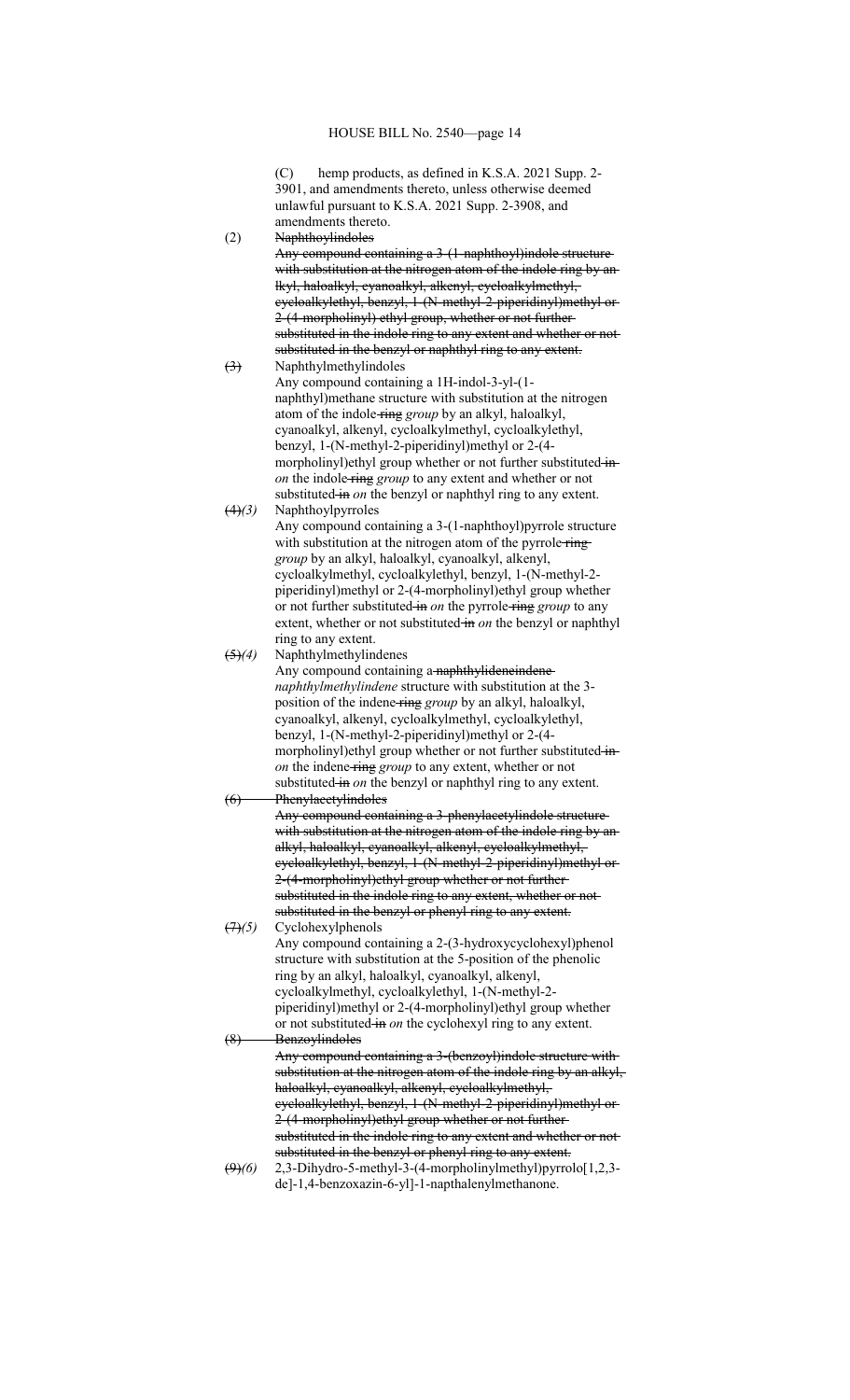|                             | Some trade or other names: WIN 55,212-2.                                                                                         |
|-----------------------------|----------------------------------------------------------------------------------------------------------------------------------|
| $\left(\frac{10}{2}\right)$ | 9-(hydroxymethyl)-6, 6-dimethyl-3-(2-methyloctan-2-yl)-                                                                          |
|                             | 6a, 7, 10, 10a-tetrahydrobenzo[c]chromen-1-ol                                                                                    |
|                             | Some trade or other names: HU-210, HU-211.                                                                                       |
| (11)                        | Tetramethyleyelopropanoylindoles                                                                                                 |
|                             | Any compound containing a 3-                                                                                                     |
|                             | tetramethyleyelopropanoylindole structure with substitution at<br>the nitrogen atom of the indole ring by an alkyl, haloalkyl,   |
|                             | eyanoalkyl, alkenyl, cycloalkylmethyl, cycloalkylethyl,                                                                          |
|                             | benzyl, 1-(N-methyl-2-piperidinyl)methyl, 2-(4-                                                                                  |
|                             | morpholinyl)ethyl, 1-(N-methyl-2-pyrrolidinyl)methyl, 1-(N-                                                                      |
|                             | methyl-3-morpholinyl)methyl, or tetrahydropyranylmethyl-                                                                         |
|                             | group, whether or not further substituted in the indole ring to-                                                                 |
|                             | any extent and whether or not substituted in the benzyl or-                                                                      |
|                             | tetramethyleyelopropyl rings to any extent.                                                                                      |
| (12)(8)                     | Indole-3-carboxylate esters                                                                                                      |
|                             | Any compound containing a 1H-indole-3-carboxylate ester                                                                          |
|                             | structure with the ester oxygen bearing a naphthyl, quinolinyl,                                                                  |
|                             | isoquinolinyl or adamantyl group and substitution at the 1                                                                       |
|                             | position of the indole ring by an alkyl, haloalkyl, cyanoalkyl,<br>alkenyl, cycloalkylmethyl, cycloalkylethyl, benzyl, N-methyl- |
|                             | 2-piperidinylmethyl 1-(N-methyl-2-piperidinyl)methyl or 2-(4-                                                                    |
|                             | morpholinyl) ethyl group, whether or not further substituted on                                                                  |
|                             | the indole ring to any extent and whether or not substituted on                                                                  |
|                             | the naphthyl, quinolinyl, isoquinolinyl, adamantyl or benzyl                                                                     |
|                             | groups to any extent.                                                                                                            |
| (13)(9)                     | Indazole-3-carboxamides                                                                                                          |
|                             | Any compound containing a 1H-indazole-3-carboxamide                                                                              |
|                             | structure with substitution at the nitrogen of the carboxamide                                                                   |
|                             | by a naphthyl, quinolinyl, isoquinolinyl, adamantyl, benzyl, 1-                                                                  |
|                             | amino-1-oxoalkan-2-yl or 1-alkoxy-1-oxoalkan-2-yl group<br>and substitution at the 1 position of the indazole ring by an         |
|                             | alkyl, haloalkyl, cyanoalkyl, alkenyl, cycloalkylmethyl,                                                                         |
|                             | cycloalkylethyl, benzyl, N-methyl-2-piperidinylmethyl 1-(N-                                                                      |
|                             | methyl-2-piperidinyl)methyl, or 2-(4-morpholinyl)ethyl group,                                                                    |
|                             | whether or not further substituted on the indazole ring to any                                                                   |
|                             | extent and whether or not substituted on the naphthyl,                                                                           |
|                             | quinolinyl, isoquinolinyl, adamantyl, 1-amino-1-oxoalkan-2-                                                                      |
|                             | yl, 1-alkoxy-1-oxoalkan-2-yl or benzyl groups to any extent.                                                                     |
|                             | $(14)/(10)$ Indole-3-carboxamides                                                                                                |
|                             | Any compound containing a 1H-indole-3-carboxamide<br>structure with substitution at the nitrogen of the carboxamide              |
|                             | by a naphthyl, quinolinyl, isoquinolinyl, adamantyl, benzyl, 1-                                                                  |
|                             | amino-1-oxoalkan-2-yl or 1-alkoxy-1-oxoalkan-2-yl group                                                                          |
|                             | and substitution at the 1 position of the indole ring by an alkyl,                                                               |
|                             | haloalkyl, cyanoalkyl, alkenyl, cycloalkylmethyl,                                                                                |
|                             | cycloalkylethyl, benzyl, N-methyl-2-piperidinylmethyl 1-(N-                                                                      |
|                             | methyl-2-piperidinyl)methyl, or 2-(4-morpholinyl)ethyl group,                                                                    |
|                             | whether or not further substituted on the indole ring to any                                                                     |
|                             | extent and whether or not further substituted on the naphthyl,                                                                   |
|                             | quinolinyl, isoquinolinyl, adamantyl, 1-amino-1-oxoalkan-2-                                                                      |
|                             | yl, 1-alkoxy-1-oxoalkan-2-yl or benzyl groups to any extent.                                                                     |
|                             | $(15)(11)$ (1H-indazol-3-yl)methanones<br>Any compound containing a (1H-indazol-3-yl)methanone                                   |
|                             | structure with the carbonyl carbon bearing a naphthyl group                                                                      |
|                             | and substitution at the 1 position of the indazole ring by an                                                                    |
|                             | alkyl, haloalkyl, alkenyl, cycloalkylmethyl, cycloalkylethyl,                                                                    |
|                             | benzyl, N-methyl-2-piperidinylmethyl 1-(N-methyl-2-                                                                              |
|                             | <i>piperidinyl)methyl</i> , or 2-(4-morpholinyl)ethyl group, whether                                                             |
|                             | or not further substituted on the indazole ring to any extent and                                                                |
|                             | whether or not substituted on the naphthyl or benzyl groups to                                                                   |
|                             | any extent.                                                                                                                      |

*(12) (1H-indol-3-yl)methanones Any compound containing a (1H-indol-3-yl)methanone*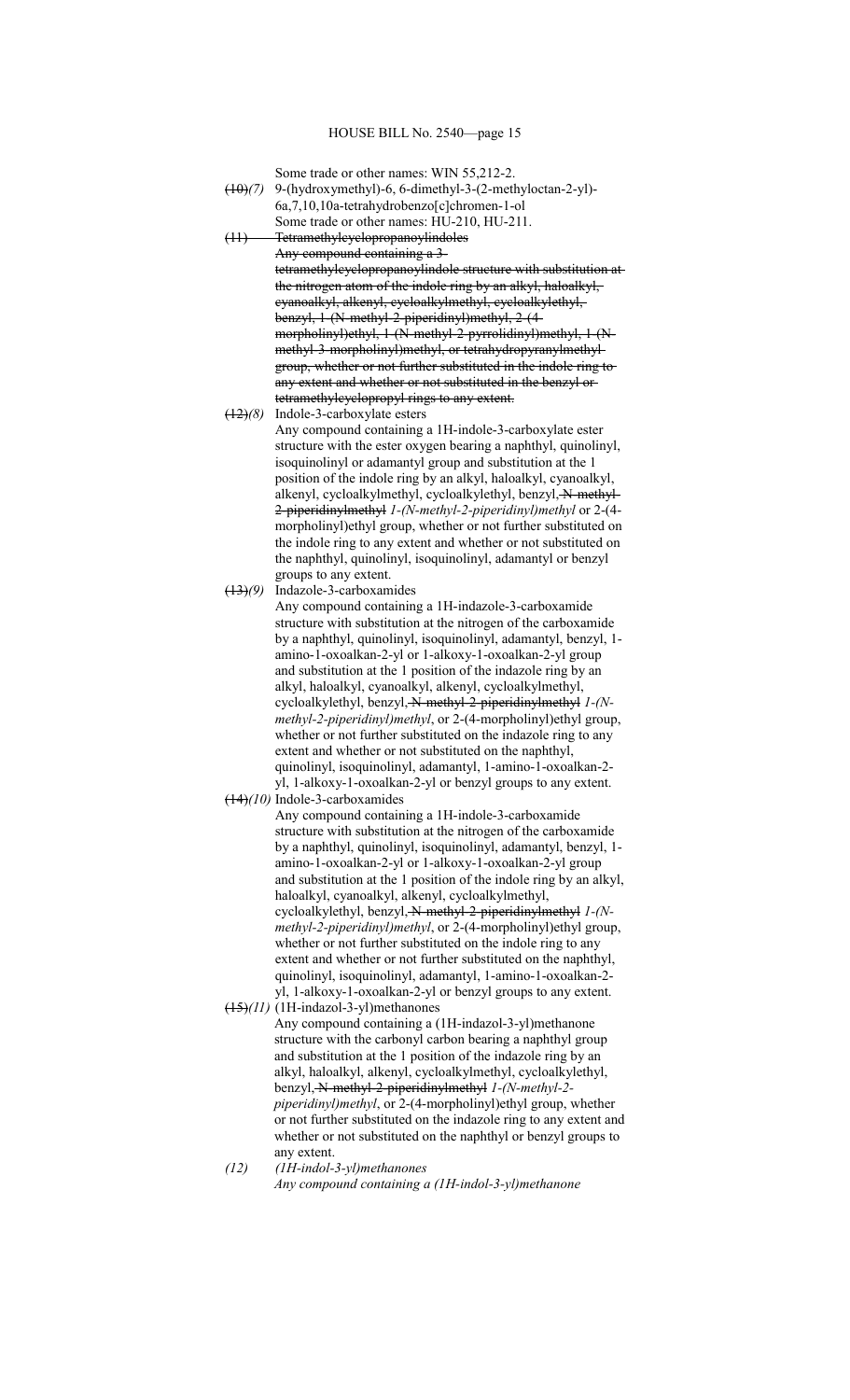*structure with the carbonyl carbon bearing a naphthyl, quinolinyl, isoquinolinyl, adamantyl, phenyl, benzyl or tetramethylcyclopropyl group and substitution at the 1 position of the indole ring by an alkyl,haloalkyl, cyanoalkyl, alkenyl, cycloalkylmethyl, cycloalkylethyl, benzyl, 1-(Nmethyl-2-piperidinyl)methyl, 2-(4-morpholinyl)ethyl, 1-(Nmethyl-2-pyrrolidinyl)methyl, 1-(N-methyl-3 morpholinyl)methyl, or tetrahydropyranylmethyl group, whether or not further substituted on the indole ring to any extent and whether or not substituted on the naphthyl, quinolinyl, isoquinolinyl, adamantyl, phenyl, benzyl or tetramethylcyclopropyl groups to any extent.*

Sec. 4. K.S.A. 65-4107 is hereby amended to read as follows: 65- 4107. (a) The controlled substances listed in this section are included in schedule II and the number set forth opposite each drug or substance is the DEA controlled substances code which has been assigned to it.

(b) Any of the following substances, except those narcotic drugs listed in other schedules, whether produced directly or indirectly by extraction from substances of vegetable origin or independently by means of chemical synthesis or by combination of extraction and chemical synthesis:

(1) Opium and opiate and any salt, compound, derivative or preparation of opium or opiate, excluding apomorphine, dextrorphan, nalbuphine, nalmefene, naloxone*, 6β-naltrexol* and naltrexone and their respective salts, but including the following:

| (A)               | .9600 |
|-------------------|-------|
| (B)               |       |
| (C)               |       |
| (D)               |       |
| (E)               |       |
| (F)               |       |
| (G)               | .9050 |
| (H)               |       |
| (1)               |       |
| (J)               |       |
| (K)               |       |
| (L)               |       |
| (M)               |       |
| (N)               |       |
| (0)               |       |
| $\Theta(P)$       |       |
| $(\mathbf{P})(Q)$ |       |
| $\Theta(R)$       |       |
| $(R)$ (S)         |       |
|                   |       |

(2) Any salt, compound, isomer, derivative or preparation thereof which is chemically equivalent or identical with any of the substances referred to in paragraph (1), but not including the isoquinoline alkaloids of opium.

(3) Opium poppy and poppy straw.

(4) Coca leaves (9040) and any salt, compound, derivative or preparation of coca leaves, but not including decocainized coca leaves or extractions which do not contain cocaine (9041) or ecgonine (9180).

(5) Cocaine, its salts, isomers and salts of isomers (9041).

(6) Ecgonine, its salts, isomers and salts of isomers (9180).

(7) Concentrate of poppy straw (the crude extract of poppy straw in either liquid, solid or powder form which contains the phenanthrene alkaloids of the opium poppy) (9670).

(c) Any of the following opiates, including their isomers, esters, ethers, salts and salts of isomers, esters and ethers, whenever the existence of these isomers, esters, ethers and salts is possible within the specific chemical designation dextrorphan and levopropoxyphene excepted:

| (1) |  |
|-----|--|
| (2) |  |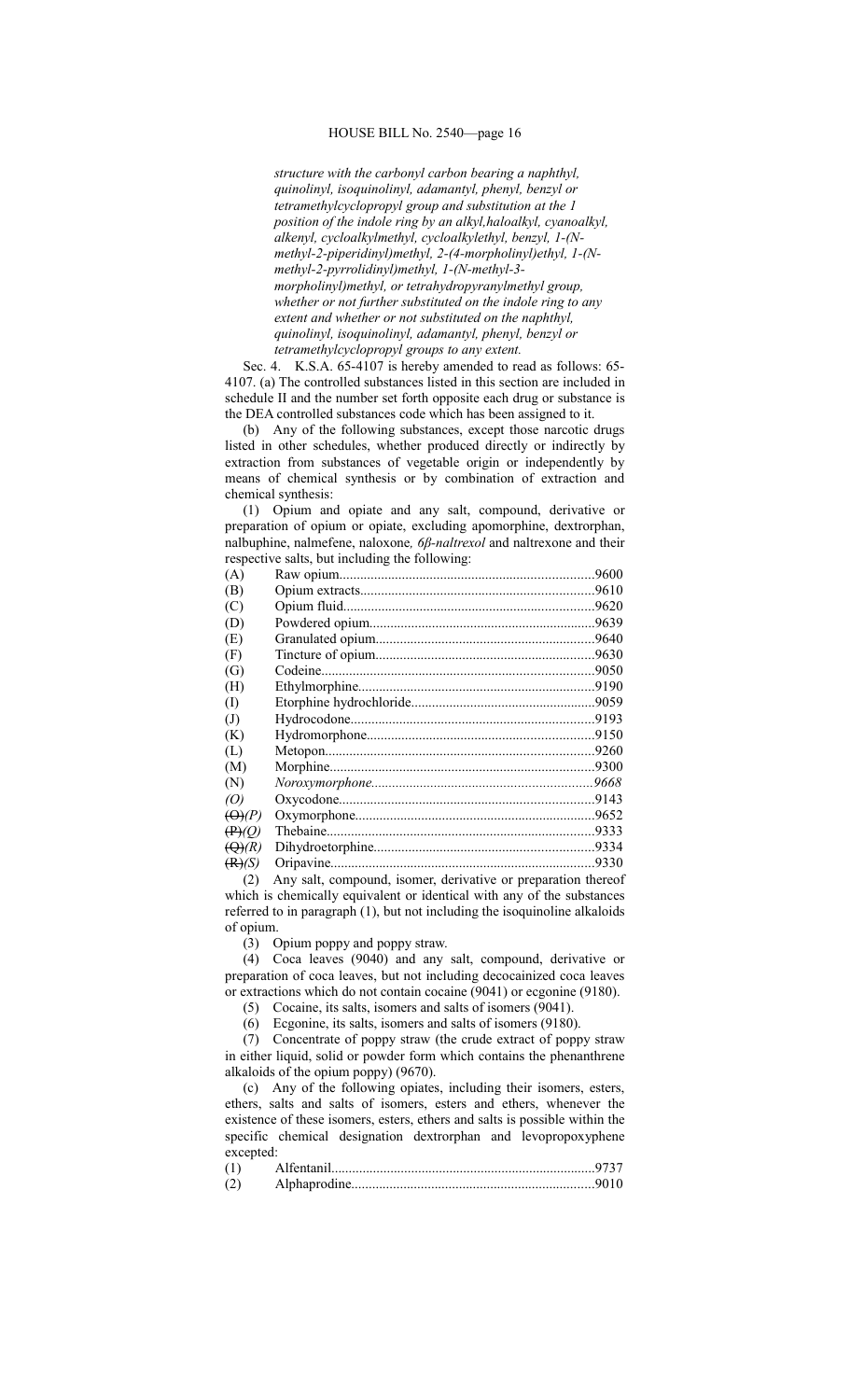| (3)        |                                                                          |  |
|------------|--------------------------------------------------------------------------|--|
| (4)        |                                                                          |  |
| (5)        | Bulk dextropropoxyphene (nondosage forms)9273                            |  |
| (6)        |                                                                          |  |
| (7)        |                                                                          |  |
| (8)        |                                                                          |  |
| (9)        |                                                                          |  |
| (10)       |                                                                          |  |
| (11)       |                                                                          |  |
| (12)       |                                                                          |  |
| (13)       |                                                                          |  |
| (14)       |                                                                          |  |
| (15)       | Methadone-intermediate, 4-cyano-2-dimethyl amino-4, 4-                   |  |
|            |                                                                          |  |
| (16)       | Moramide-intermediate, 2-methyl-3-morpholino-1,                          |  |
|            |                                                                          |  |
| (17)       | Oliceridine (N-[(3-methoxythiophen-2-yl)methyl]                          |  |
|            | ({2-[(9 R)-9-(pyridin-2-yl)-6-oxaspiro [4.5] decan-9-                    |  |
|            |                                                                          |  |
| (18)       |                                                                          |  |
|            | (18)(19) Pethidine-intermediate-A, 4-cyano-1-methyl-4-                   |  |
|            |                                                                          |  |
|            | (19)(20) Pethidine-intermediate-B, ethyl-4-phenyl-                       |  |
|            |                                                                          |  |
|            | (20)(21) Pethidine-intermediate-C, 1-methyl-4-phenyl-piperidine-4-       |  |
|            |                                                                          |  |
|            |                                                                          |  |
|            |                                                                          |  |
|            |                                                                          |  |
|            |                                                                          |  |
|            |                                                                          |  |
|            |                                                                          |  |
|            |                                                                          |  |
|            | Some other names: levo-alpha-acetyl methadol, levomethadyl               |  |
|            | acetate or LAAM.                                                         |  |
|            |                                                                          |  |
|            |                                                                          |  |
|            |                                                                          |  |
| (d)        | Any material, compound, mixture, or preparation which                    |  |
|            | contains any quantity of the following substances having a potential for |  |
|            | abuse associated with a stimulant effect on the central nervous system:  |  |
| (1)        | Amphetamine, its salts, optical isomers and salts of its optical         |  |
|            |                                                                          |  |
| (2)<br>(3) |                                                                          |  |
|            | Methamphetamine, including its salts, isomers and salts of               |  |
| (4)        |                                                                          |  |
| (5)        | Lisdexamfetamine, its salts, isomers, and salts of                       |  |
|            |                                                                          |  |
| (e)        | Unless specifically excepted or unless listed in another                 |  |
|            | schedule, any material, compound, mixture or preparation which           |  |
|            | contains any quantity of the following substances having a depressant    |  |
|            | effect on the central nervous system, including its salts, isomers and   |  |
|            | salts of isomers whenever the existence of such salts, isomers and salts |  |
|            | of isomers is possible within the specific chemical designation:         |  |
| (1)        |                                                                          |  |
| (2)        |                                                                          |  |
| (3)        |                                                                          |  |
| (4)        |                                                                          |  |
| (5)        |                                                                          |  |
| (f)        | Any material, compound, mixture, or preparation which                    |  |
|            | contains any quantity of the following substances:                       |  |
| (1)        | Immediate precursor to amphetamine and methamphetamine:                  |  |
|            | (A)<br>Some trade or other names: phenyl-2-propanone;                    |  |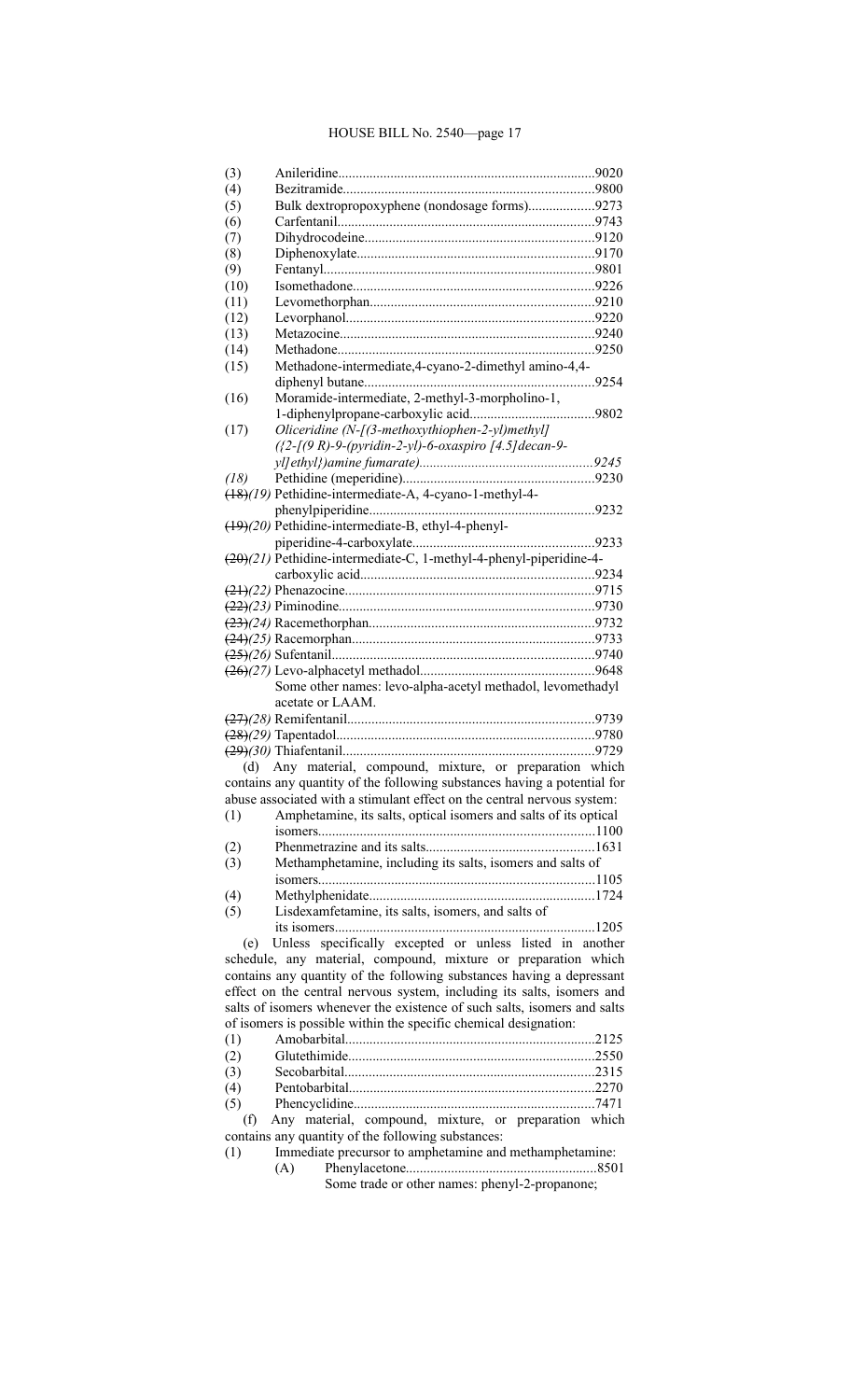P2P; benzyl methyl ketone; methyl benzyl ketone.

- (2) Immediate precursors to phencyclidine (PCP): (A) 1-phenylcyclohexylamine....................................7460
	- (B) 1-piperidinocyclohexanecarbonitrile (PCC)........8603
- (3) Immediate precursor to fentanyl:
	- (A) 4-anilino-N-phenethyl-4 piperidine*phenethylpiperidine*
	- (ANPP) 8333
		- *(B) N-phenyl-N-(piperidin-4-yl)propionamide (norfentanyl)..........................................8366*

(g) Any material, compound, mixture or preparation which contains any quantity of the following hallucinogenic substance, its salts, isomers and salts of isomers, unless specifically excepted, whenever the existence of these salts, isomers and salts of isomers is possible within the specific chemical designation:

- (1) Dronabinol [(-)-delta-9-trans tetrahydrocannabinol] in an oral solution in a drug product approved for marketing by the
- United States food and drug administration.......................7365 (2) Nabilone.............................................................................7379
	- [Another name for nabilone:  $(\pm)$ -trans-3-(1,1-dimethylheptyl)-6,6a,7,8,10,10a-hexahydro-1-hydroxy-6,6-dimethyl-9Hdibenzo[b,d]pyran-9-one]

(h) Any material, compound, mixture or preparation containing any of the following narcotic drugs or any salts calculated as the free anhydrous base or alkaloid, in limited quantities as set forth below:

- (1) Not more than 300 milligrams of dihydrocodeinone (hydrocodone) or any of its salts per 100 milliliters or not more than 15 milligrams per dosage unit with a fourfold or greater quantity of an isoquinoline alkaloid of opium.......9805
- (2) Not more than 300 milligrams of dihydrocodeinone (hydrocodone) or any of its salts per 100 milliliters or not more than 15 milligrams per dosage unit with one or more active, nonnarcotic ingredients in recognized therapeutic amounts..............................................................................9806

Sec. 5. K.S.A. 65-4111 is hereby amended to read as follows: 65- 4111. (a) The controlled substances listed in this section are included in schedule IV and the number set forth opposite each drug or substance is the DEA controlled substances code that has been assigned to it.

(b) Any material, compound, mixture or preparation that contains any quantity of the following substances including its salts, isomers and salts of isomers whenever the existence of such salts, isomers and salts of isomers is possible within the specific chemical designation and having a potential for abuse associated with a depressant effect on the central nervous system:

| (1)                         | 2882  |
|-----------------------------|-------|
| (2)                         | .2145 |
| (3)                         |       |
| (4)                         | .2748 |
| (4)(5)                      | .2749 |
| $\leftrightarrow$ (6)       |       |
| $\left( \Theta (7) \right)$ | .2460 |
| $\leftrightarrow$ (8)       | .2465 |
| $\left( 8\right)$ $(9)$     | .2744 |
| $\Theta$ (10)               |       |
|                             | .2737 |
|                             | .2768 |
|                             | .2752 |
|                             | .2753 |
|                             | .2754 |
|                             | .2765 |
|                             | .2467 |
|                             |       |
|                             | .2540 |
|                             | 2545  |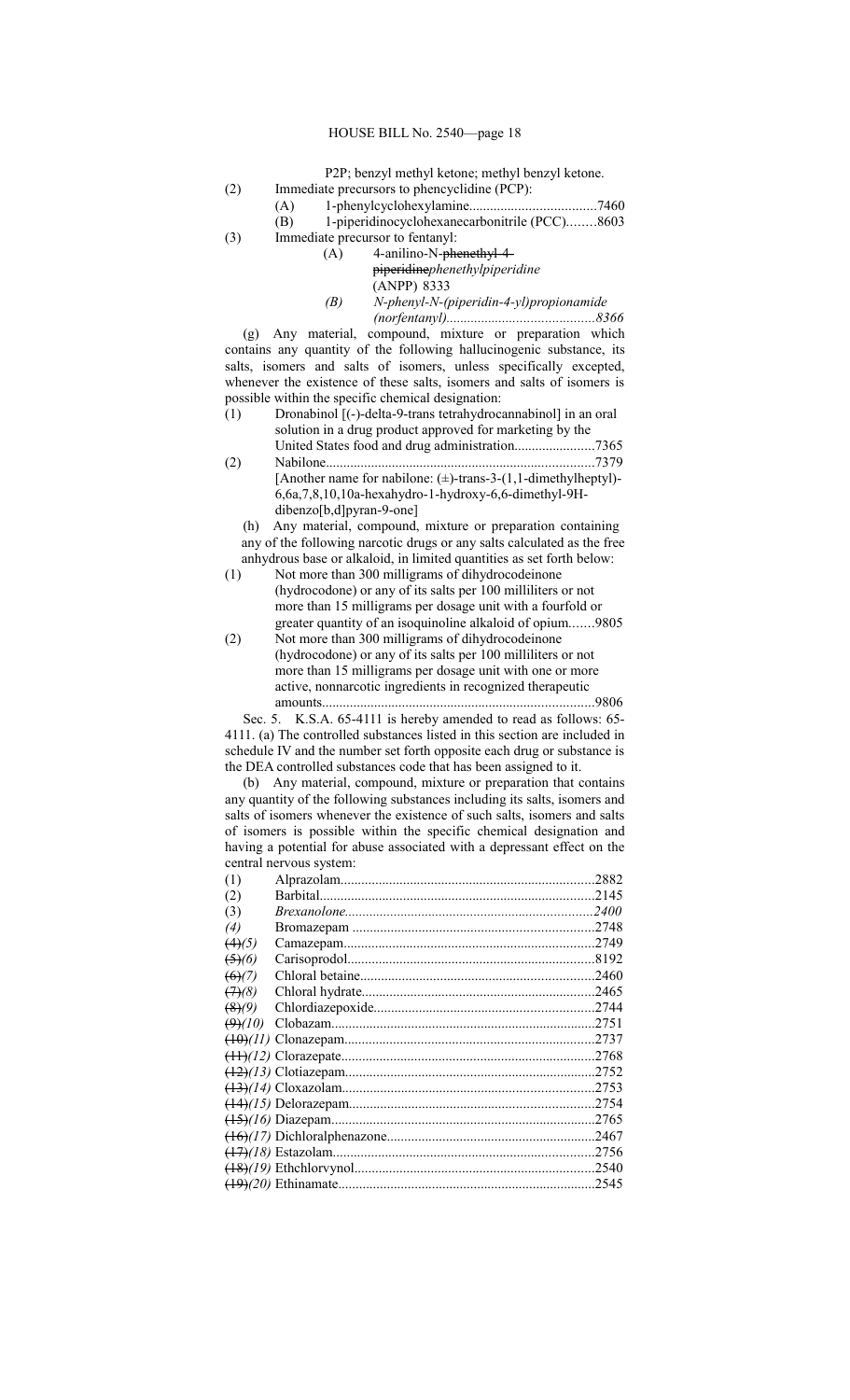| (30) |                                                             |  |
|------|-------------------------------------------------------------|--|
|      |                                                             |  |
|      |                                                             |  |
|      |                                                             |  |
|      |                                                             |  |
|      |                                                             |  |
|      |                                                             |  |
|      |                                                             |  |
|      |                                                             |  |
|      |                                                             |  |
|      |                                                             |  |
|      |                                                             |  |
|      |                                                             |  |
|      |                                                             |  |
|      |                                                             |  |
|      |                                                             |  |
|      |                                                             |  |
|      |                                                             |  |
|      |                                                             |  |
|      |                                                             |  |
|      |                                                             |  |
| (51) |                                                             |  |
|      |                                                             |  |
|      |                                                             |  |
|      |                                                             |  |
|      |                                                             |  |
|      |                                                             |  |
|      | $(54)(57)$ 2-[(dimethylamino)methyl]-1-(3-                  |  |
|      | methoxyphenyl)cyclohexanol, its salts, optical              |  |
|      | and geometric isomers and salts of these isomers (including |  |
|      |                                                             |  |
|      |                                                             |  |

(56)*(59)* Suvorexant..........................................................................2223 (c) Any material, compound, mixture, or preparation that contains any quantity of fenfluramine (1670), including its salts, isomers (whether optical, position or geometric) and salts of such isomers, whenever the existence of such salts, isomers and salts of isomers is possible. The provisions of this subsection (c) shall expire on the date fenfluramine and its salts and isomers are removed from schedule IV of the federal controlled substances act (21 U.S.C. § 812; 21 code of

federal regulations 1308.14). (d) Any material, compound, mixture or preparation that contains any quantity of lorcaserin (1625), including its salts, isomers and salts of such isomers, whenever the existence of such salts, isomers and salts of isomers is possible (21 U.S.C. § 812; 21 code of federal regulations 1308.14).

(e) Unless specifically excepted or unless listed in another schedule, any material, compound, mixture or preparation that contains any quantity of the following substances having a stimulant effect on the central nervous system, including its salts, isomers (whether optical, position or geometric) and salts of such isomers whenever the existence of such salts, isomers and salts of isomers is possible within the specific chemical designation:

| (1) |  |
|-----|--|
| (2) |  |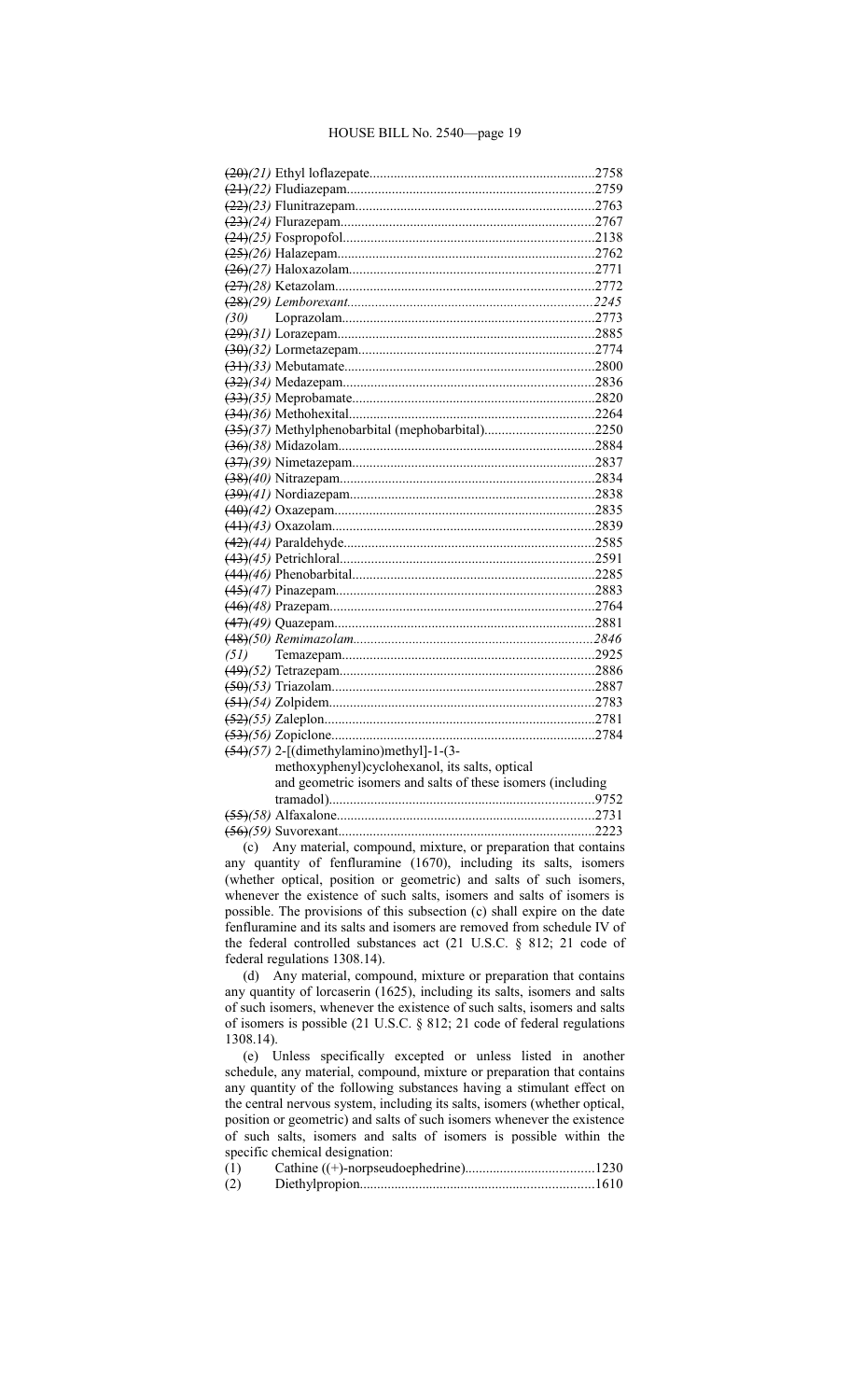| (3)                                                                   |                                                                            |  |  |  |
|-----------------------------------------------------------------------|----------------------------------------------------------------------------|--|--|--|
| (4)                                                                   |                                                                            |  |  |  |
| (5)                                                                   |                                                                            |  |  |  |
| (6)                                                                   |                                                                            |  |  |  |
|                                                                       | Pemoline (including organometallic complexes and chelates                  |  |  |  |
| (7)                                                                   |                                                                            |  |  |  |
|                                                                       |                                                                            |  |  |  |
| (8)                                                                   |                                                                            |  |  |  |
|                                                                       | The provisions of this subsection $(e)(8)$ shall expire on the date        |  |  |  |
|                                                                       | phentermine and its salts and isomers are removed from schedule IV of      |  |  |  |
|                                                                       | the federal controlled substances act (21 U.S.C. § 812; 21 code of         |  |  |  |
|                                                                       | federal regulations 1308.14).                                              |  |  |  |
| (9)                                                                   |                                                                            |  |  |  |
| (10)                                                                  | SPA((-)-1-dimethylamino-1, 2-diphenylethane)1635                           |  |  |  |
| (11)                                                                  |                                                                            |  |  |  |
| (12)                                                                  | Solriamfetol (2-amino-3-phenylpropyl carbamate;                            |  |  |  |
|                                                                       | benzenepropanol, beta-amino-, carbamate (ester))1650                       |  |  |  |
| (13)                                                                  |                                                                            |  |  |  |
| (f)                                                                   | Unless specifically excepted or unless listed in another                   |  |  |  |
|                                                                       | schedule, any material, compound, mixture or preparation that contains     |  |  |  |
|                                                                       | any quantity of the following, including salts thereof:                    |  |  |  |
| (1)                                                                   |                                                                            |  |  |  |
| (2)                                                                   |                                                                            |  |  |  |
| (3)                                                                   | Cannabidiol, when comprising the sole active ingredient of a-              |  |  |  |
|                                                                       | drug product approved by the United States food and drug-                  |  |  |  |
|                                                                       | administration                                                             |  |  |  |
|                                                                       | Some other names for eannabidiol: 2-[(1R, 6R)-3-Methyl-6-(1-               |  |  |  |
|                                                                       | methylethenyl)-2-eyelohexen-1-yl]-5-pentyl-1,3-benzenediol                 |  |  |  |
| (4)                                                                   | Eluxadoline (5- $[[(2S)-2-amin-3-4-aminocarbony]-2,6-$                     |  |  |  |
|                                                                       | dimethylphenyl]-1-oxopropyl][(1S)-1-(4-phenyl-1H-imidazol-                 |  |  |  |
|                                                                       | 2-yl)ethyl]amino]methyl]-2-methoxybenzoic acid) (including                 |  |  |  |
|                                                                       | its optical isomers) and its salts, isomers, and salts of isomers          |  |  |  |
|                                                                       | 9725                                                                       |  |  |  |
| (g)                                                                   | Unless specifically excepted or unless listed in another                   |  |  |  |
|                                                                       | schedule, any material, compound, mixture or preparation containing        |  |  |  |
|                                                                       | any of the following narcotic drugs, or their salts calculated as the free |  |  |  |
|                                                                       | anhydrous base or alkaloid, in limited quantities as set forth below:      |  |  |  |
| (1)                                                                   | Not more than 1 milligram of difenoxin and not less than 25                |  |  |  |
|                                                                       | micrograms of atropine sulfate per dosage unit9167                         |  |  |  |
| (2)                                                                   | Dextropropoxyphene (alpha-(+)-4-dimethylamino-1, 2-                        |  |  |  |
|                                                                       |                                                                            |  |  |  |
|                                                                       | (h) Butyl nitrite and its salts, isomers, esters, ethers or their salts.   |  |  |  |
| (i)                                                                   | The board may except by rule and regulation any compound,                  |  |  |  |
|                                                                       | mixture or preparation containing any depressant substance listed in       |  |  |  |
|                                                                       | subsection (b) from the application of all or any part of this act if the  |  |  |  |
|                                                                       | compound, mixture or preparation contains one or more active               |  |  |  |
|                                                                       | medicinal ingredients not having a depressant effect on the central        |  |  |  |
|                                                                       | nervous system, and if the admixtures are included therein in              |  |  |  |
|                                                                       | combinations, quantity, proportion or concentration that vitiate the       |  |  |  |
|                                                                       | potential for abuse of the substances that have a depressant effect on     |  |  |  |
|                                                                       | the central nervous system.                                                |  |  |  |
|                                                                       | Sec. 6. K.S.A. 65-4113 is hereby amended to read as follows: 65-           |  |  |  |
|                                                                       | 4113. (a) The controlled substances or drugs, by whatever official         |  |  |  |
| name, common or usual name, chemical name or brand name               |                                                                            |  |  |  |
| designated, listed in this section are included in schedule V.        |                                                                            |  |  |  |
| Any compound, mixture or preparation containing limited<br>(b)        |                                                                            |  |  |  |
| quantities of any of the following narcotic drugs which also contains |                                                                            |  |  |  |
| one or more nonnarcotic active medicinal ingredients in sufficient    |                                                                            |  |  |  |
|                                                                       | proportion to confer upon the compound, mixture or preparation             |  |  |  |
|                                                                       | valuable medicinal qualities other than those possessed by the narcotic    |  |  |  |
| drug alone:                                                           |                                                                            |  |  |  |
|                                                                       |                                                                            |  |  |  |

(1) Not more than 200 milligrams of codeine or any of its salts per 100 milliliters or per 100 grams.

(2) Not more than 100 milligrams of dihydrocodeine or any of its salts per 100 milliliters or per 100 grams.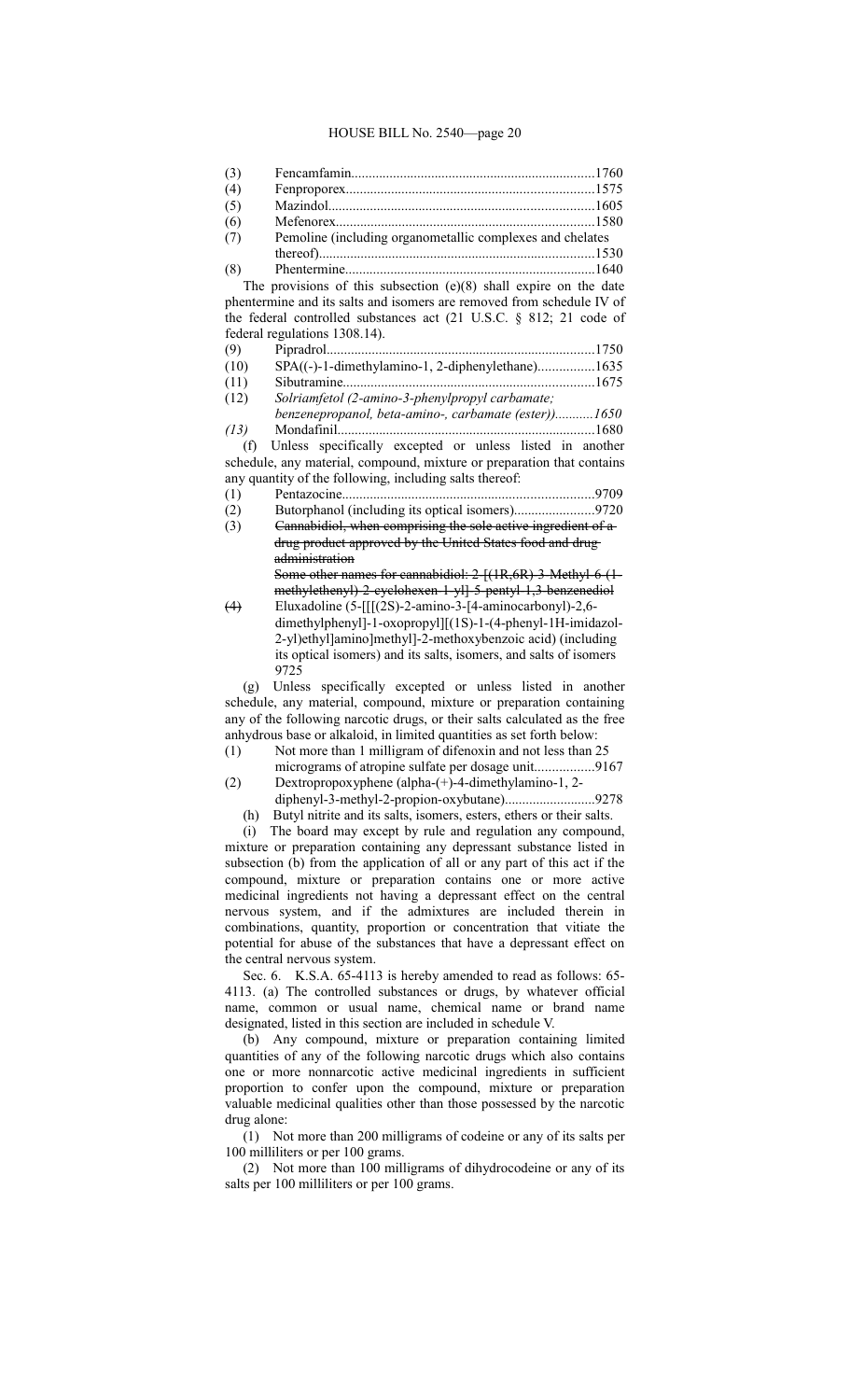(3) Not more than 100 milligrams of ethylmorphine or any of its salts per 100 milliliters or per 100 grams.

(4) Not more than 2.5 milligrams of diphenoxylate and not less than 25 micrograms of atropine sulfate per dosage unit.

(5) Not more than 100 milligrams of opium per 100 milliliters or per 100 grams.

(6) Not more than .5 milligram of difenoxin (9168) and not less than 25 micrograms of atropine sulfate per dosage unit.

(c) Unless specifically excepted or unless listed in another schedule, any material, compound, mixture or preparation which contains any quantity of the following substances having a stimulant effect on the central nervous system, including its salts, isomers (whether optical, position or geometric) and salts of such isomers whenever the existence of such salts, isomers and salts of isomers is possible within the specific chemical designation:

| (1) | Propylhexedrine (except when part of a compound used for        |  |
|-----|-----------------------------------------------------------------|--|
|     | nasal decongestion which is authorized to be sold lawfully      |  |
|     | over the counter without a prescription under the federal food, |  |
|     | drug and cosmetic act, so long as it is used only for such      |  |
|     |                                                                 |  |
| (2) |                                                                 |  |

(d) Any compound, mixture or preparation containing any detectable quantity of ephedrine, its salts or optical isomers, or salts of optical isomers.

(e) Any compound, mixture or preparation containing any detectable quantity of pseudoephedrine, its salts or optical isomers, or salts of optical isomers.

(f) Unless specifically exempted or excluded or unless listed in another schedule, any material, compound, mixture, or preparation which contains any quantity of the following substances having a depressant effect on the central nervous system, including its salts:

| (1)                 | Brivaracetam ((2S)-2-[(4R)-2-oxo-4-propylpyrrolidin-1-yl]   |
|---------------------|-------------------------------------------------------------|
|                     | butanamide) (some trade or other names BRV; UCB-34714;      |
|                     | 2710                                                        |
| (2)                 | Cenobamate [(1R)-1-(2-chlorophenyl)-2-(tetrazol-2-yl)ethyl] |
|                     | 2720                                                        |
| (3)                 | Ezogabine N-[2-amino-4(4-fluorobenzylamino)                 |
|                     | 2779                                                        |
| $\left(3\right)(4)$ | Lacosamide [(R)-2-acetoamido-N-benzyl-3-methoxy-            |
|                     | 2746                                                        |
| (4)(5)              | Lasmiditan [2,4,6-trifluoro-N-(6-(1-methylpiperidine-4-     |
|                     | carbonyl) pyridine-2-                                       |
|                     | 2790                                                        |
| (6)                 | Pregabalin [(S)-3-(aminomethyl)-5-methylhexanoic acid]2782  |